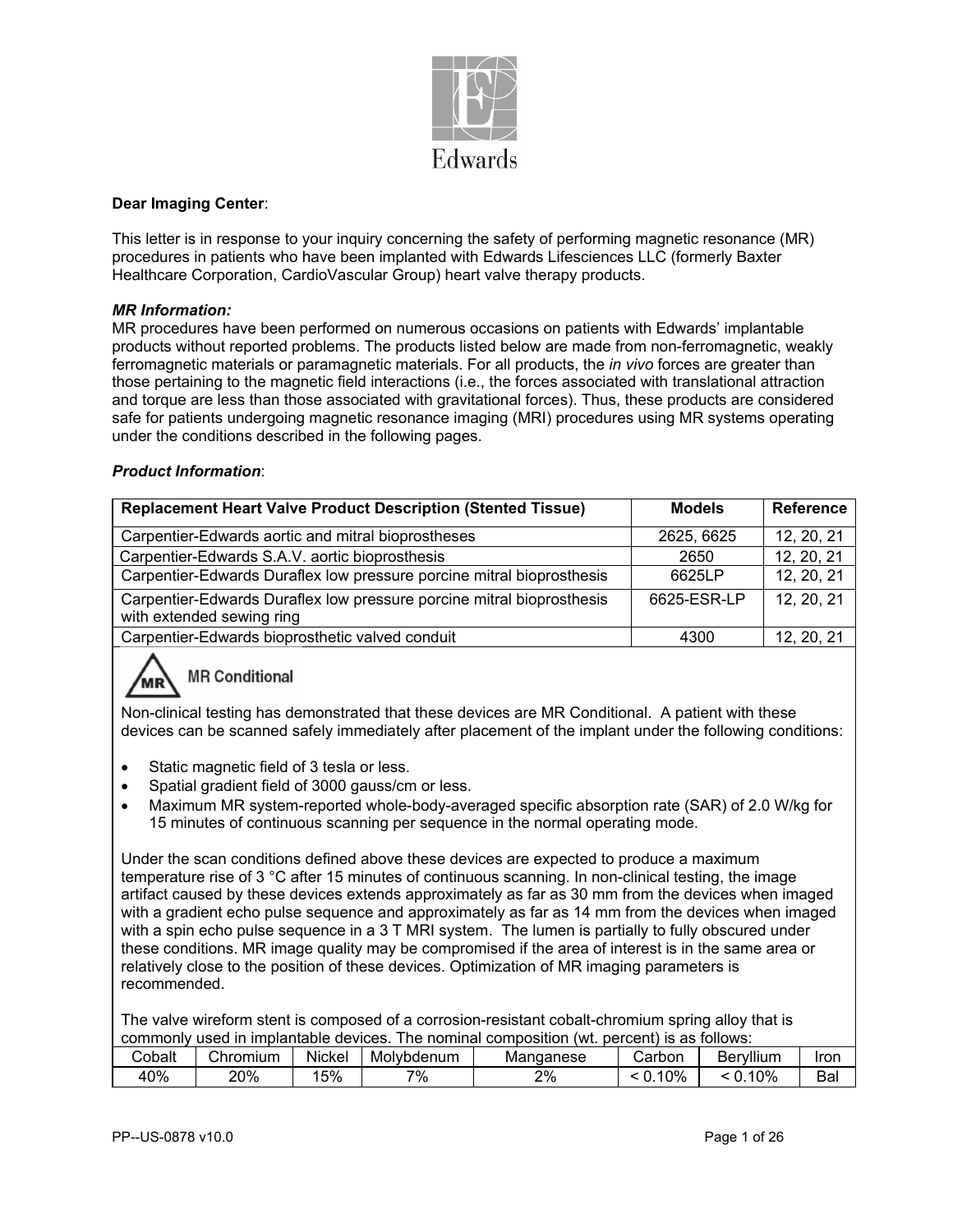

| <b>Replacement Heart Valve Product Description (Stented Tissue)</b>                                                                                                                                                                                                                                                                                                                                                                                                                                                                                                                                                                                                                                                                                      | <b>Models</b> | <b>Reference</b>      |  |  |  |  |  |
|----------------------------------------------------------------------------------------------------------------------------------------------------------------------------------------------------------------------------------------------------------------------------------------------------------------------------------------------------------------------------------------------------------------------------------------------------------------------------------------------------------------------------------------------------------------------------------------------------------------------------------------------------------------------------------------------------------------------------------------------------------|---------------|-----------------------|--|--|--|--|--|
| Carpentier-Edwards PERIMOUNT pericardial aortic bioprostheses                                                                                                                                                                                                                                                                                                                                                                                                                                                                                                                                                                                                                                                                                            | 2700, 2700TFX | 18, 19, 20,<br>21, 22 |  |  |  |  |  |
| Carpentier-Edwards PERIMOUNT RSR pericardial aortic<br>bioprostheses                                                                                                                                                                                                                                                                                                                                                                                                                                                                                                                                                                                                                                                                                     | 2800, 2800TFX |                       |  |  |  |  |  |
| Carpentier-Edwards PERIMOUNT Magna pericardial aortic<br>bioprostheses                                                                                                                                                                                                                                                                                                                                                                                                                                                                                                                                                                                                                                                                                   | 3000, 3000TFX |                       |  |  |  |  |  |
| <b>MR Conditional</b><br>Non-clinical testing has demonstrated that these devices are MR Conditional. A patient with these valves                                                                                                                                                                                                                                                                                                                                                                                                                                                                                                                                                                                                                        |               |                       |  |  |  |  |  |
| can be scanned safely, immediately after placement of this valve under the following conditions:                                                                                                                                                                                                                                                                                                                                                                                                                                                                                                                                                                                                                                                         |               |                       |  |  |  |  |  |
| • Static magnetic field of 3 tesla or less.                                                                                                                                                                                                                                                                                                                                                                                                                                                                                                                                                                                                                                                                                                              |               |                       |  |  |  |  |  |
| • Spatial gradient field of less than 3000 gauss/cm.                                                                                                                                                                                                                                                                                                                                                                                                                                                                                                                                                                                                                                                                                                     |               |                       |  |  |  |  |  |
| • Maximum MR system-reported whole-body-averaged specific absorption rate (SAR) of 2.0 W/kg for 15<br>minutes of continuous scanning per sequence in the normal operating mode                                                                                                                                                                                                                                                                                                                                                                                                                                                                                                                                                                           |               |                       |  |  |  |  |  |
| Under the scan conditions defined above these devices are expected to produce a maximum<br>temperature rise of 2.3 °C after 15 minutes of continuous scanning. In non-clinical testing, the image<br>artifact caused by these devices extends approximately as far as 27.5 mm from the bioprostheses when<br>imaged with a gradient echo pulse sequence and approximately as far as 8.5 mm from the valves when<br>imaged with a spin echo pulse sequence in a 3 T MRI system. The lumen is partially to fully obscured<br>under these conditions. MR image quality may be compromised if the area of interest is in the same area<br>or relatively close to the position of the bioprostheses. Optimization of MR imaging parameters is<br>recommended. |               |                       |  |  |  |  |  |
| The valve wireform stent and orifice-stiffening band are composed of a corrosion-resistant cobalt-<br>chromium spring alloy that is commonly used in implantable devices. The nominal composition (wt.<br>nercent) is as follows:                                                                                                                                                                                                                                                                                                                                                                                                                                                                                                                        |               |                       |  |  |  |  |  |

|        | DEI CEITU IS AS IUIIUWS. |             |            |           |           |           |      |  |  |  |
|--------|--------------------------|-------------|------------|-----------|-----------|-----------|------|--|--|--|
| Cobalt | Chromium                 | .<br>Nickel | Molybdenum | Mandanese | Carbon    | Beryllium | Iror |  |  |  |
| 40%    | 20%                      | 5%          | 7%         | 2%        | 10%<br>U. | 10%       | Ba   |  |  |  |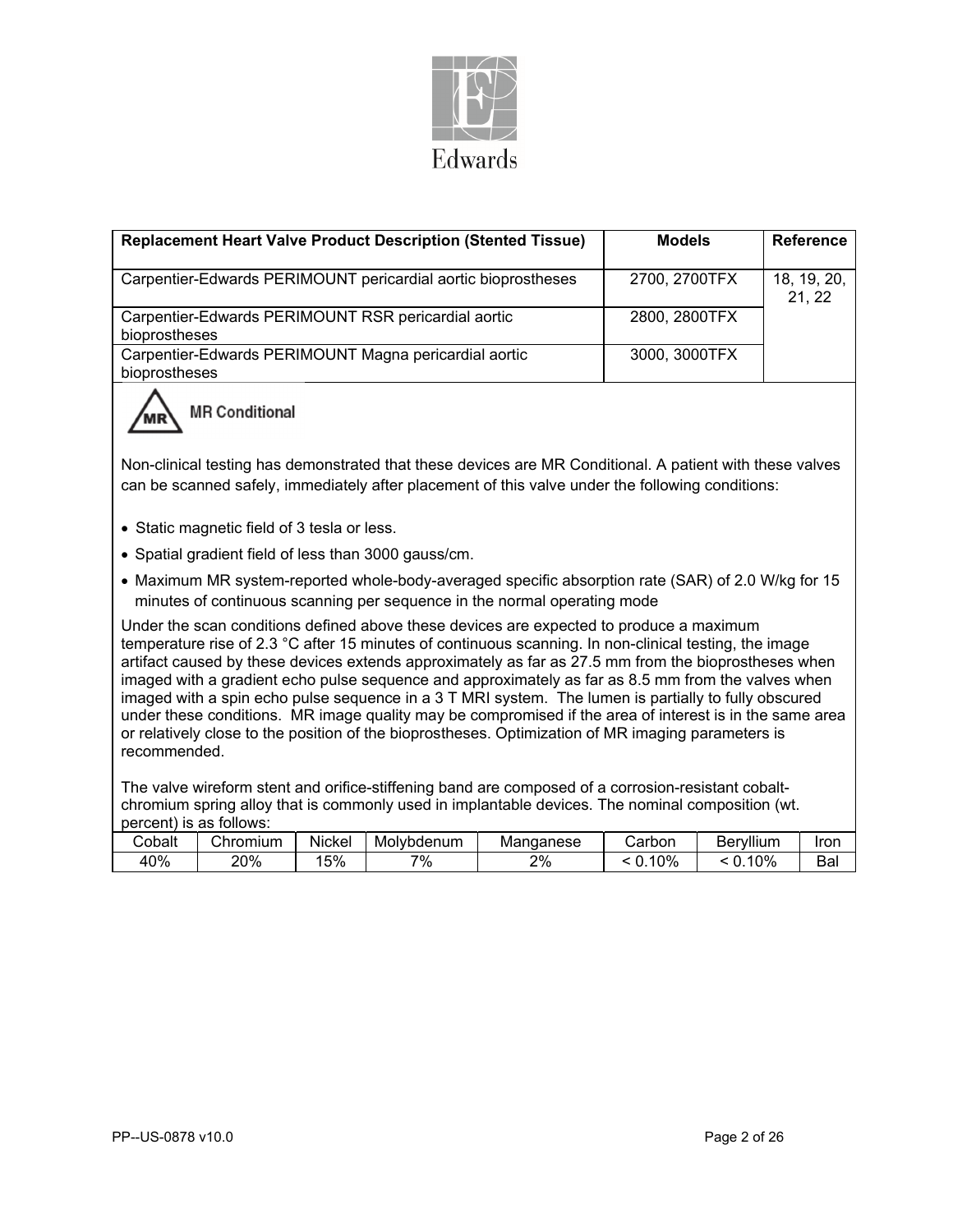

| <b>Replacement Heart Valve Product Description (Stented Tissue)</b>                                                                                                                                                                                                                                                                                                                                                                                                                                                                                                                                                                                                                                                                             | <b>Model</b> | <b>Reference</b> |
|-------------------------------------------------------------------------------------------------------------------------------------------------------------------------------------------------------------------------------------------------------------------------------------------------------------------------------------------------------------------------------------------------------------------------------------------------------------------------------------------------------------------------------------------------------------------------------------------------------------------------------------------------------------------------------------------------------------------------------------------------|--------------|------------------|
| Carpentier-Edwards PERIMOUNT Magna Ease pericardial aortic<br>bioprosthesis                                                                                                                                                                                                                                                                                                                                                                                                                                                                                                                                                                                                                                                                     | 3300TFX      | 19, 20, 21       |
| <b>MR Conditional</b><br>Non-clinical testing has demonstrated that this device is MR Conditional. A patient with this valve can be<br>scanned safely, immediately after placement of this implant under the following conditions:                                                                                                                                                                                                                                                                                                                                                                                                                                                                                                              |              |                  |
| • Static magnetic field of 3 tesla or less.                                                                                                                                                                                                                                                                                                                                                                                                                                                                                                                                                                                                                                                                                                     |              |                  |
| • Spatial gradient field of less than 3000 gauss/cm.                                                                                                                                                                                                                                                                                                                                                                                                                                                                                                                                                                                                                                                                                            |              |                  |
| • Maximum MR system-reported whole-body-averaged specific absorption rate (SAR) of 2.0 W/kg for 15<br>minutes of continuous scanning per sequence in the normal operating mode                                                                                                                                                                                                                                                                                                                                                                                                                                                                                                                                                                  |              |                  |
| Under the scan conditions defined above this device is expected to produce a maximum temperature rise of<br>2.3 °C after 15 minutes of continuous scanning. In non-clinical testing, the image artifact caused by the device<br>extends approximately as far as 25.5 mm from the bioprosthesis when imaged with a gradient echo pulse<br>sequence and approximately as far as 12.5 mm from the valve when imaged with a spin echo pulse sequence<br>in a 3 T MRI system. The lumen is partially to fully obscured under these conditions. MR image quality may be<br>compromised if the area of interest is in the same area or relatively close to the position of the bioprosthesis.<br>Optimization of MR imaging parameters is recommended. |              |                  |
| The valve wireform stent and orifice-stiffening band are composed of a corrosion-resistant cobalt-chromium<br>spring alloy that is commonly used in implantable devices. The nominal composition (wt. percent) is as follows:                                                                                                                                                                                                                                                                                                                                                                                                                                                                                                                   |              |                  |

| <b>SPHIRE</b> |          |        | allov tilat is commonly used in implainable devices. |           |          | THE HUITING COMPOSITOR (WE DELGETED IS AS TUIDWS. |      |
|---------------|----------|--------|------------------------------------------------------|-----------|----------|---------------------------------------------------|------|
| Cobalt        | Chromium | Nickel | Molvbdenum                                           | Manganese | شcarbon. | Bervllium                                         | Iror |
| 40%           | 20%      | 15%    | 7%                                                   | 2%        | 10%      | 10%                                               | Bal  |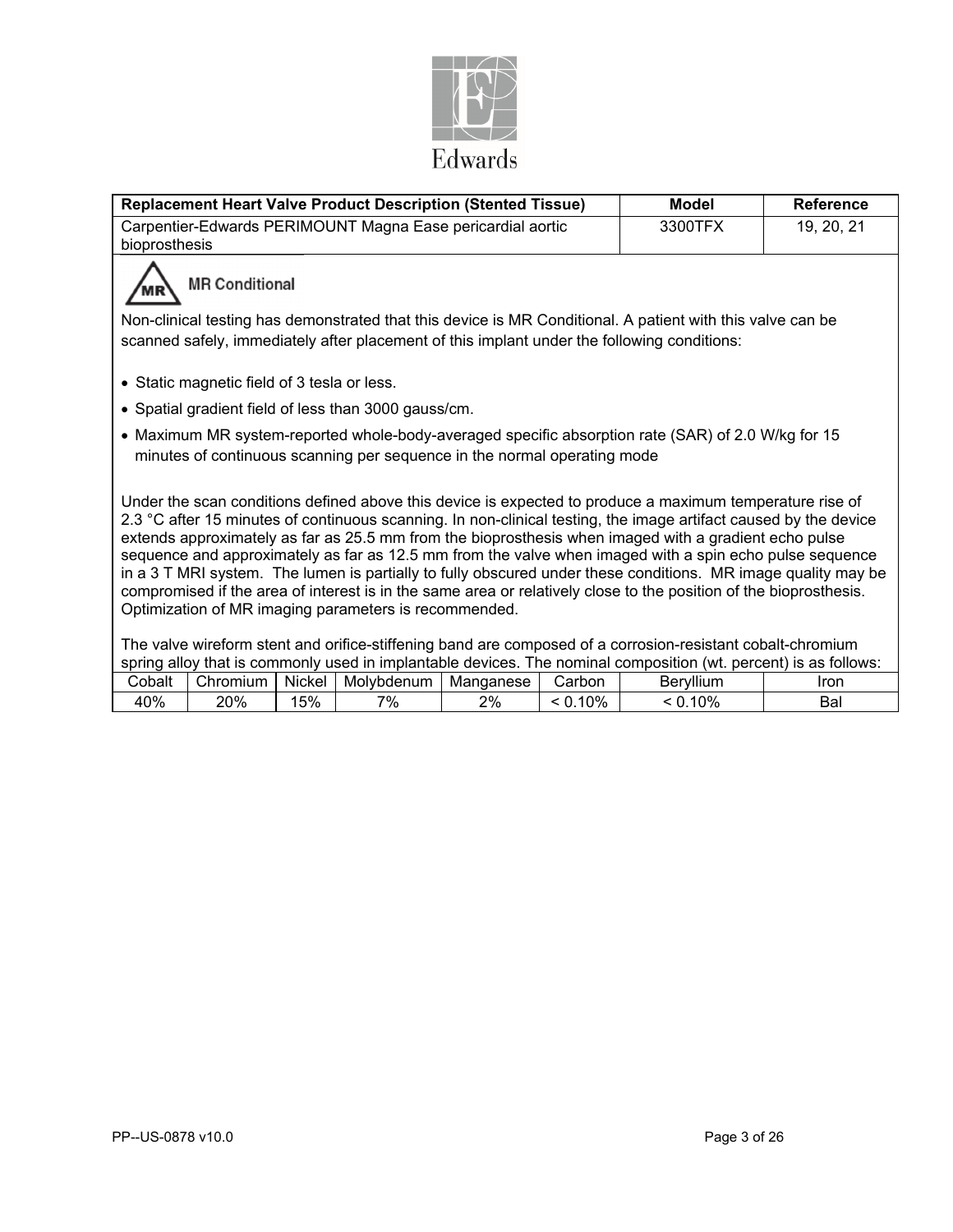

| <b>Replacement Heart Valve Product Description (Stented Tissue)</b>                                                                                                                                                                                                                                                                                                                                                                                                                                                                                                                                                                                                                                                                                 | <b>Models</b> | <b>Reference</b> |
|-----------------------------------------------------------------------------------------------------------------------------------------------------------------------------------------------------------------------------------------------------------------------------------------------------------------------------------------------------------------------------------------------------------------------------------------------------------------------------------------------------------------------------------------------------------------------------------------------------------------------------------------------------------------------------------------------------------------------------------------------------|---------------|------------------|
| Carpentier-Edwards PERIMOUNT pericardial mitral bioprosthesis                                                                                                                                                                                                                                                                                                                                                                                                                                                                                                                                                                                                                                                                                       | 6900          | 19, 20, 21       |
| Carpentier-Edwards PERIMOUNT Plus pericardial mitral bioprosthesis                                                                                                                                                                                                                                                                                                                                                                                                                                                                                                                                                                                                                                                                                  | 6900P         |                  |
| Carpentier-Edwards PERIMOUNT Theon mitral pericardial<br>bioprosthesis                                                                                                                                                                                                                                                                                                                                                                                                                                                                                                                                                                                                                                                                              | 6900PTFX      |                  |
| <b>MR Conditional</b>                                                                                                                                                                                                                                                                                                                                                                                                                                                                                                                                                                                                                                                                                                                               |               |                  |
| Non-clinical testing has demonstrated that these devices are MR Conditional. A patient with these valves can<br>be scanned safely, immediately after placement of these implants under the following conditions:                                                                                                                                                                                                                                                                                                                                                                                                                                                                                                                                    |               |                  |
| • Static magnetic field of 3 tesla or less.                                                                                                                                                                                                                                                                                                                                                                                                                                                                                                                                                                                                                                                                                                         |               |                  |
| • Spatial gradient field of less than 3000 gauss/cm.                                                                                                                                                                                                                                                                                                                                                                                                                                                                                                                                                                                                                                                                                                |               |                  |
| • Maximum MR system-reported whole-body-averaged specific absorption rate (SAR) of 2.0 W/kg for 15<br>minutes of continuous scanning per sequence in the normal operating mode                                                                                                                                                                                                                                                                                                                                                                                                                                                                                                                                                                      |               |                  |
| Under the scan conditions defined above these devices are expected to produce a maximum temperature rise<br>of 2.3 °C after 15 minutes of continuous scanning. In non-clinical testing, the image artifact caused by the<br>device extends approximately as far as 33 mm from the bioprostheses when imaged with a gradient echo pulse<br>sequence and approximately as far as 12.5 mm from the valves when imaged with a spin echo pulse sequence<br>in a 3 T MRI system. The lumen is partially to fully obscured under these conditions. MR image quality may be<br>compromised if the area of interest is in the same area or relatively close to the position of these bioprostheses.<br>Optimization of MR imaging parameters is recommended. |               |                  |
| The valve wireform stent and orifice-stiffening band are composed of a corrosion-resistant cobalt-chromium<br>spring alloy that is commonly used in implantable devices. The nominal composition (wt. percent) is as follows:                                                                                                                                                                                                                                                                                                                                                                                                                                                                                                                       |               |                  |
| Nickel   Molybdenum   Manganese<br>Cobalt<br>Chromium  <br>Carbon                                                                                                                                                                                                                                                                                                                                                                                                                                                                                                                                                                                                                                                                                   | Beryllium     | Iron             |

40% 20% 15% 7% 2% < 0.10% < 0.10% Bal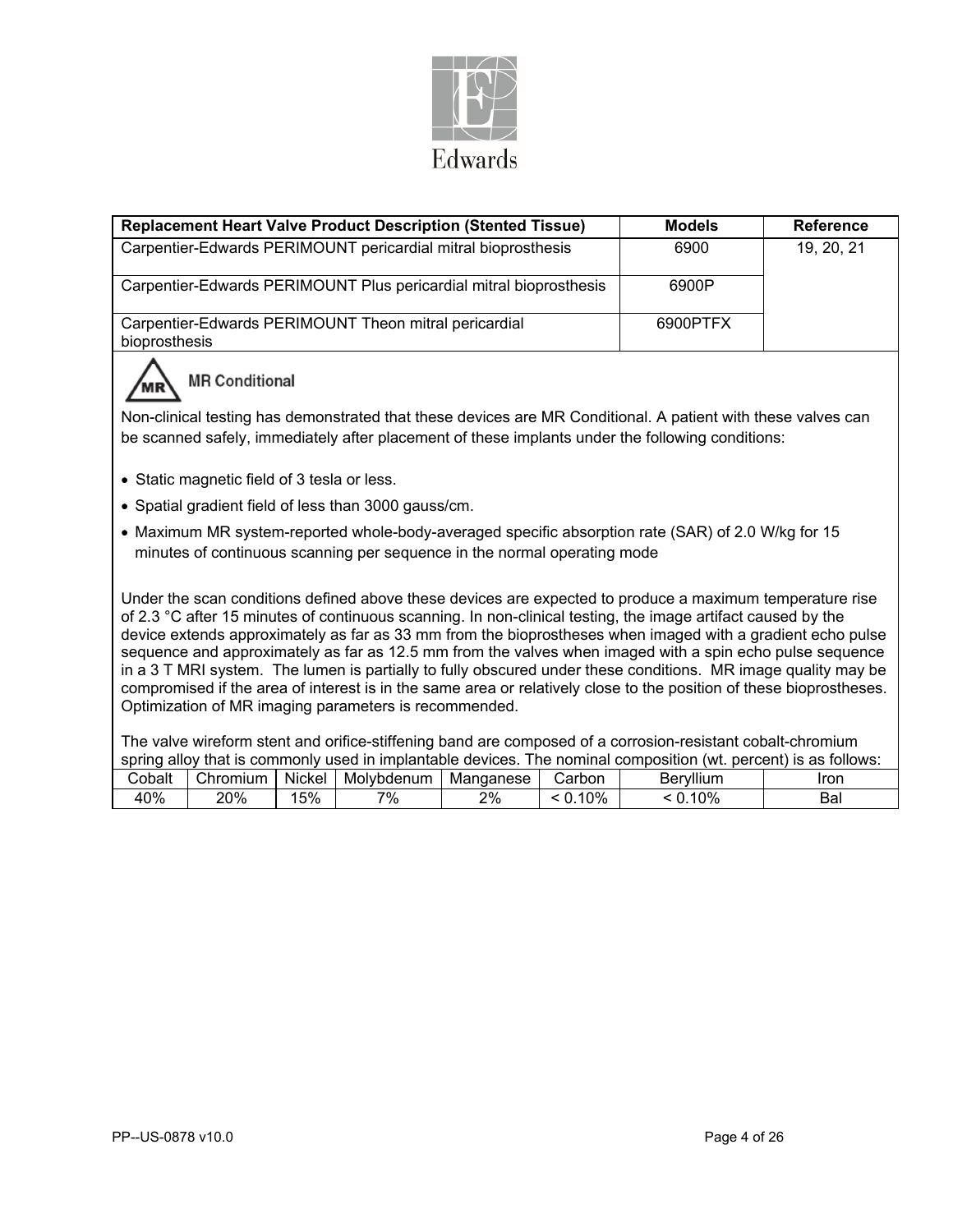

|                         |                                                                                                                                                                                                        |        | <b>Replacement Heart Valve Product Description (Stented Tissue)</b> |                                                                                                                                                                                                        | <b>Model</b>     |           | Reference  |  |
|-------------------------|--------------------------------------------------------------------------------------------------------------------------------------------------------------------------------------------------------|--------|---------------------------------------------------------------------|--------------------------------------------------------------------------------------------------------------------------------------------------------------------------------------------------------|------------------|-----------|------------|--|
|                         |                                                                                                                                                                                                        |        | Carpentier-Edwards PERIMOUNT Magna Mitral pericardial               |                                                                                                                                                                                                        | 7000, 7000TFX    |           | 19, 20, 21 |  |
| bioprostheses           |                                                                                                                                                                                                        |        |                                                                     |                                                                                                                                                                                                        |                  |           |            |  |
|                         |                                                                                                                                                                                                        |        | Carpentier-Edwards PERIMOUNT Magna Mitral Ease pericardial          |                                                                                                                                                                                                        | 7200TFX, 7300TFX |           |            |  |
| bioprostheses           |                                                                                                                                                                                                        |        |                                                                     |                                                                                                                                                                                                        |                  |           |            |  |
|                         | <b>MR Conditional</b>                                                                                                                                                                                  |        |                                                                     |                                                                                                                                                                                                        |                  |           |            |  |
|                         |                                                                                                                                                                                                        |        |                                                                     | Non-clinical testing has demonstrated that these devices are MR Conditional. A patient with these valves                                                                                               |                  |           |            |  |
|                         |                                                                                                                                                                                                        |        |                                                                     | can be scanned safely immediately after placement of these implants under the following conditions:                                                                                                    |                  |           |            |  |
|                         | • Static magnetic field of 3 tesla or less.                                                                                                                                                            |        |                                                                     |                                                                                                                                                                                                        |                  |           |            |  |
|                         |                                                                                                                                                                                                        |        | • Maximum spatial gradient field of 3000 gauss/cm.                  |                                                                                                                                                                                                        |                  |           |            |  |
|                         |                                                                                                                                                                                                        |        |                                                                     | • Maximum MR system-reported whole-body-averaged specific absorption rate (SAR) of 2.0W/kg for 15<br>minutes of continuous scanning per sequence in the normal operating mode                          |                  |           |            |  |
|                         |                                                                                                                                                                                                        |        |                                                                     | Under the scan conditions defined above these devices are expected to produce a maximum                                                                                                                |                  |           |            |  |
|                         |                                                                                                                                                                                                        |        |                                                                     | temperature rise of 2.3 °C after 15 minutes of continuous scanning. In non-clinical testing, the image                                                                                                 |                  |           |            |  |
|                         |                                                                                                                                                                                                        |        |                                                                     | artifact caused by the device extends approximately as far as 36 mm from the bioprostheses when<br>imaged with a gradient echo pulse sequence and approximately as far as 11.5 mm from the valves when |                  |           |            |  |
|                         |                                                                                                                                                                                                        |        |                                                                     | imaged with a spin echo pulse sequence in a 3 T MRI system. The lumen is partially to fully obscured                                                                                                   |                  |           |            |  |
|                         |                                                                                                                                                                                                        |        |                                                                     | under these conditions. MR image quality may be compromised if the area of interest is in the same area                                                                                                |                  |           |            |  |
| recommended.            |                                                                                                                                                                                                        |        |                                                                     | or relatively close to the position of these bioprostheses. Optimization of MR imaging parameters is                                                                                                   |                  |           |            |  |
|                         |                                                                                                                                                                                                        |        |                                                                     |                                                                                                                                                                                                        |                  |           |            |  |
|                         |                                                                                                                                                                                                        |        |                                                                     |                                                                                                                                                                                                        |                  |           |            |  |
|                         | The valve wireform stent and orifice-stiffening band are composed of a corrosion-resistant cobalt-<br>chromium spring alloy that is commonly used in implantable devices. The nominal composition (wt. |        |                                                                     |                                                                                                                                                                                                        |                  |           |            |  |
| percent) is as follows: |                                                                                                                                                                                                        |        |                                                                     |                                                                                                                                                                                                        |                  |           |            |  |
| Cobalt                  | Chromium                                                                                                                                                                                               | Nickel | Molybdenum                                                          | Manganese                                                                                                                                                                                              | Carbon           | Beryllium | Iron       |  |
| 40%                     | 20%                                                                                                                                                                                                    | 15%    | 7%                                                                  | 2%                                                                                                                                                                                                     | < 0.10%          | < 0.10%   | Bal        |  |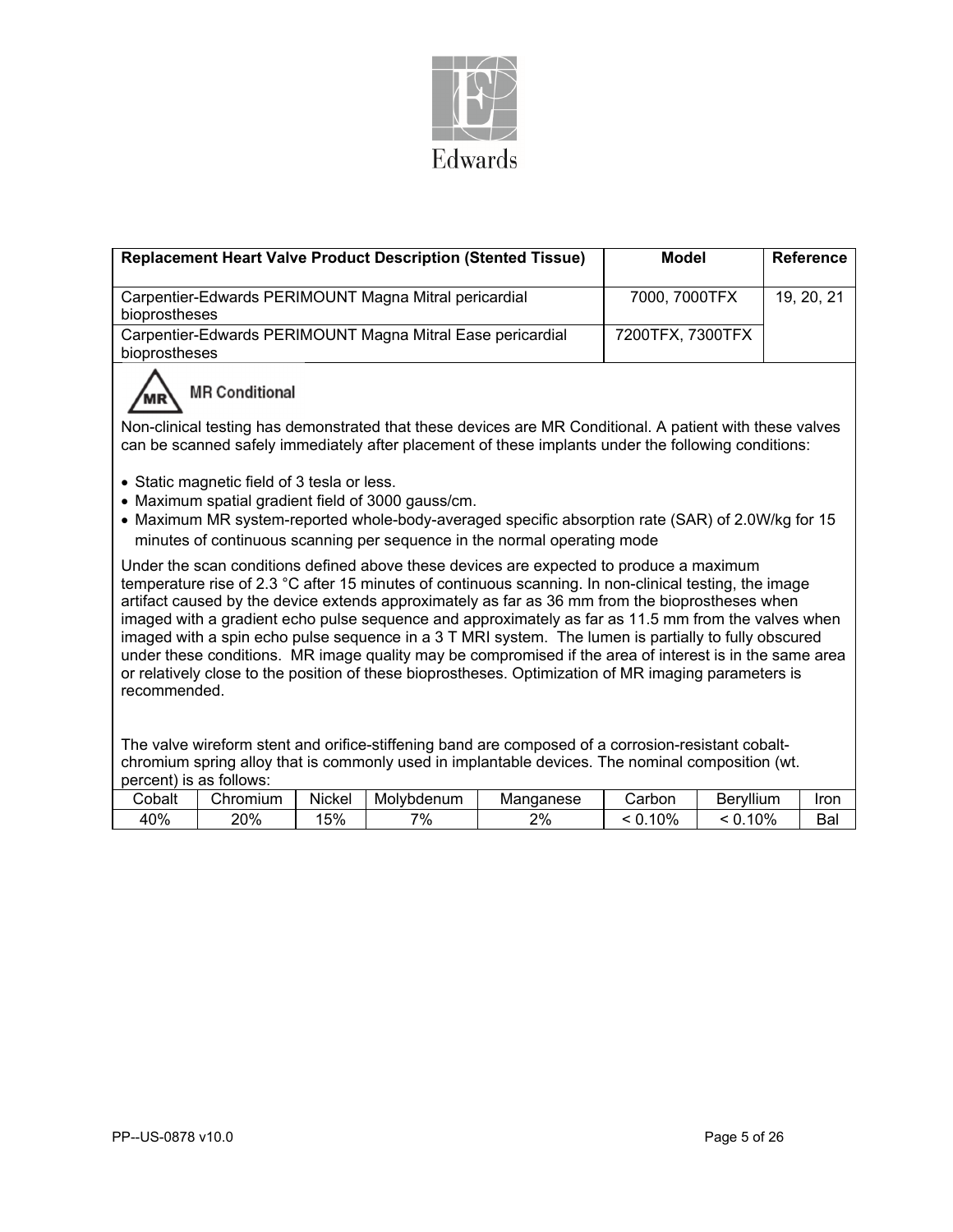

|                                                                                                                                                                                                           |                                                                                                                                                                                                                                                                                                                                                                                                                                                                                                                                                                                                                                                                                                                                                                                                                                                                  |        | <b>Replacement Heart Valve Product Description (Stented Tissue)</b>                                                                                                            |           |         | <b>Model</b> | Reference  |      |
|-----------------------------------------------------------------------------------------------------------------------------------------------------------------------------------------------------------|------------------------------------------------------------------------------------------------------------------------------------------------------------------------------------------------------------------------------------------------------------------------------------------------------------------------------------------------------------------------------------------------------------------------------------------------------------------------------------------------------------------------------------------------------------------------------------------------------------------------------------------------------------------------------------------------------------------------------------------------------------------------------------------------------------------------------------------------------------------|--------|--------------------------------------------------------------------------------------------------------------------------------------------------------------------------------|-----------|---------|--------------|------------|------|
|                                                                                                                                                                                                           | <b>EDWARDS INTUITY Elite aortic valve</b>                                                                                                                                                                                                                                                                                                                                                                                                                                                                                                                                                                                                                                                                                                                                                                                                                        |        |                                                                                                                                                                                |           |         | 8300AB       | 14         |      |
| <b>MR Conditional</b>                                                                                                                                                                                     |                                                                                                                                                                                                                                                                                                                                                                                                                                                                                                                                                                                                                                                                                                                                                                                                                                                                  |        |                                                                                                                                                                                |           |         |              |            |      |
| Non-clinical testing has demonstrated that this device is MR Conditional. A patient with this valve can be scanned<br>safely, immediately after placement of this implant under the following conditions: |                                                                                                                                                                                                                                                                                                                                                                                                                                                                                                                                                                                                                                                                                                                                                                                                                                                                  |        |                                                                                                                                                                                |           |         |              |            |      |
|                                                                                                                                                                                                           | • Static magnetic field of 3 tesla or less.                                                                                                                                                                                                                                                                                                                                                                                                                                                                                                                                                                                                                                                                                                                                                                                                                      |        |                                                                                                                                                                                |           |         |              |            |      |
|                                                                                                                                                                                                           |                                                                                                                                                                                                                                                                                                                                                                                                                                                                                                                                                                                                                                                                                                                                                                                                                                                                  |        | • Spatial gradient field of less than 2670 gauss/cm.                                                                                                                           |           |         |              |            |      |
|                                                                                                                                                                                                           |                                                                                                                                                                                                                                                                                                                                                                                                                                                                                                                                                                                                                                                                                                                                                                                                                                                                  |        | • Maximum MR system-reported whole-body-averaged specific absorption rate (SAR) of 2.0 W/kg for 15 minutes of<br>continuous scanning per sequence in the normal operating mode |           |         |              |            |      |
|                                                                                                                                                                                                           | Under the scan conditions defined above this device is expected to produce a maximum temperature rise of 0.8 °C<br>after 15 minutes of continuous scanning. In non-clinical testing, the image artifact caused by the device extends<br>approximately as far as 40 mm from the bioprosthesis when imaged with a gradient echo pulse sequence and<br>approximately as far as 40 mm from the valve when imaged with a spin echo pulse sequence in a 3 T MRI system.<br>The lumen is partially to fully obscured under these conditions. MR image quality may be compromised if the area<br>of interest is in the same area or relatively close to the position of the bioprosthesis. Optimization of MR imaging<br>parameters is recommended.<br>The valve wireform stent and orifice-stiffening band are composed of a corrosion-resistant cobalt-chromium spring |        |                                                                                                                                                                                |           |         |              |            |      |
| alloy that is commonly used in implantable devices. The nominal composition (wt. percent) is as follows:                                                                                                  |                                                                                                                                                                                                                                                                                                                                                                                                                                                                                                                                                                                                                                                                                                                                                                                                                                                                  |        |                                                                                                                                                                                |           |         |              |            |      |
| Cobalt                                                                                                                                                                                                    | Chromium                                                                                                                                                                                                                                                                                                                                                                                                                                                                                                                                                                                                                                                                                                                                                                                                                                                         | Nickel | Molybdenum                                                                                                                                                                     | Manganese | Carbon  |              | Beryllium  | Iron |
| 40%                                                                                                                                                                                                       | 20%                                                                                                                                                                                                                                                                                                                                                                                                                                                                                                                                                                                                                                                                                                                                                                                                                                                              | 15%    | 7%                                                                                                                                                                             | $2\%$     | < 0.10% |              | $< 0.10\%$ | Bal  |
|                                                                                                                                                                                                           |                                                                                                                                                                                                                                                                                                                                                                                                                                                                                                                                                                                                                                                                                                                                                                                                                                                                  |        |                                                                                                                                                                                |           |         |              |            |      |

The expandable frame is composed of a stainless steel alloy that is commonly used in implantable devices. The nominal composition (wt. percent) of the stainless steel material used is as follows:

| hromium- | Nickel | Molvbdenum | Manganese | ~…<br>Silicon | Carbon | Phosphorus | ulfurد<br>$\overline{\phantom{0}}$ | Copper | Iron     |
|----------|--------|------------|-----------|---------------|--------|------------|------------------------------------|--------|----------|
| 18%      | 4%     | 2.6%       | 0%        | 75%<br>. v. . | .03%   | .025%      | 21%<br>⌒<br>v.v                    | 5%     | -<br>Bal |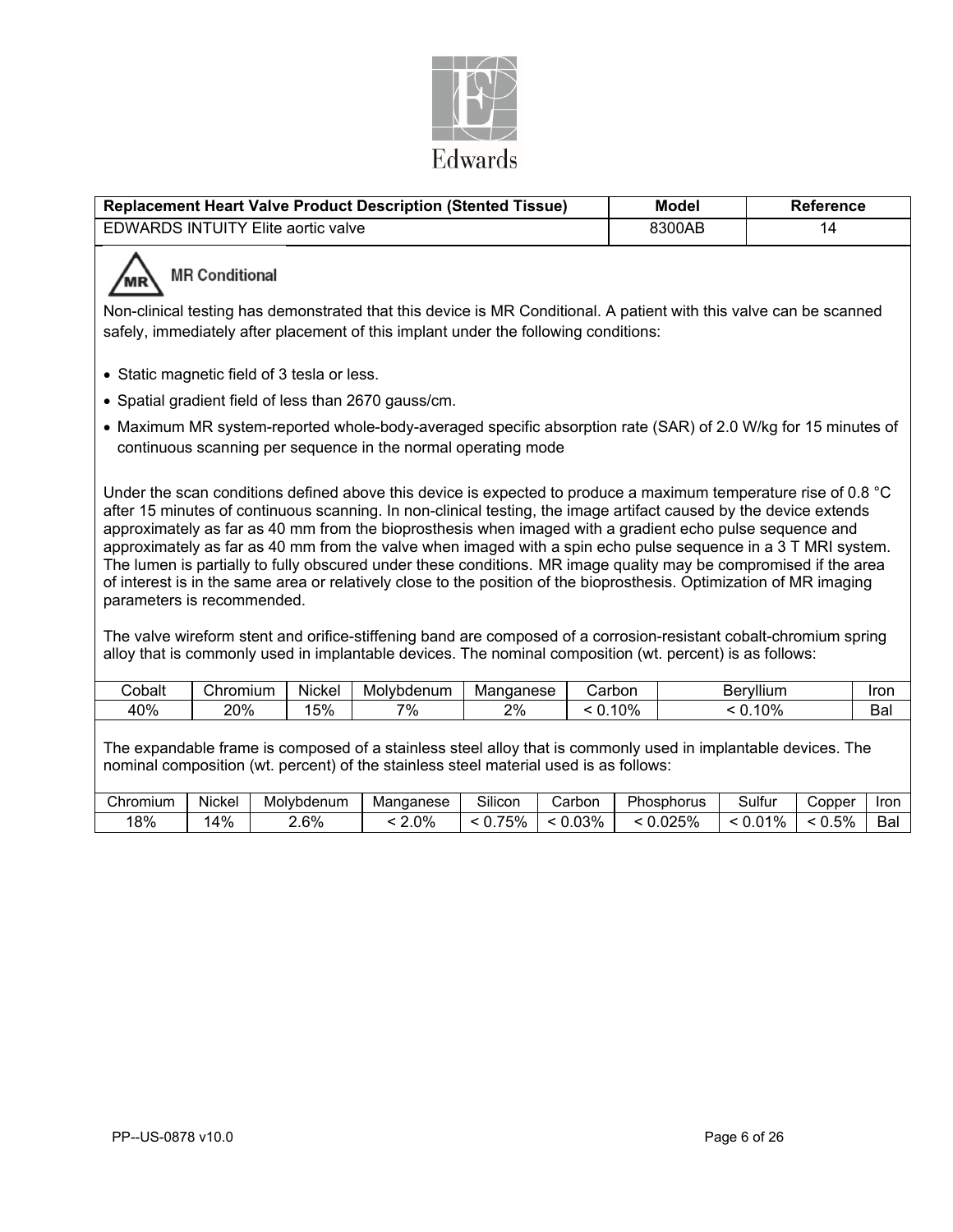

| <b>Replacement Heart Valve Product Description (Stented Tissue)</b><br><b>Model</b><br><b>Reference</b> |                                                                                                                                                                                                                                                                                                                                                                                                                                                                                                                                                                                                                                                                                                                                                                                                                                                                                                                                                                              |               |                                                      |                 |                   |                      |             |  |  |
|---------------------------------------------------------------------------------------------------------|------------------------------------------------------------------------------------------------------------------------------------------------------------------------------------------------------------------------------------------------------------------------------------------------------------------------------------------------------------------------------------------------------------------------------------------------------------------------------------------------------------------------------------------------------------------------------------------------------------------------------------------------------------------------------------------------------------------------------------------------------------------------------------------------------------------------------------------------------------------------------------------------------------------------------------------------------------------------------|---------------|------------------------------------------------------|-----------------|-------------------|----------------------|-------------|--|--|
|                                                                                                         | <b>INSPIRIS RESILIA aortic valve</b><br>11500A<br>23                                                                                                                                                                                                                                                                                                                                                                                                                                                                                                                                                                                                                                                                                                                                                                                                                                                                                                                         |               |                                                      |                 |                   |                      |             |  |  |
|                                                                                                         | <b>MR Conditional</b>                                                                                                                                                                                                                                                                                                                                                                                                                                                                                                                                                                                                                                                                                                                                                                                                                                                                                                                                                        |               |                                                      |                 |                   |                      |             |  |  |
|                                                                                                         | Non-clinical testing has demonstrated that this device is MR Conditional. A patient with this valve can be<br>scanned safely, immediately after placement of this implant under the following conditions:                                                                                                                                                                                                                                                                                                                                                                                                                                                                                                                                                                                                                                                                                                                                                                    |               |                                                      |                 |                   |                      |             |  |  |
|                                                                                                         | • Static magnetic field of 3 tesla or less.                                                                                                                                                                                                                                                                                                                                                                                                                                                                                                                                                                                                                                                                                                                                                                                                                                                                                                                                  |               |                                                      |                 |                   |                      |             |  |  |
|                                                                                                         |                                                                                                                                                                                                                                                                                                                                                                                                                                                                                                                                                                                                                                                                                                                                                                                                                                                                                                                                                                              |               | • Spatial gradient field of less than 3000 gauss/cm. |                 |                   |                      |             |  |  |
|                                                                                                         | • Maximum MR system-reported whole-body-averaged specific absorption rate (SAR) of 2.0 W/kg for 15<br>minutes of continuous scanning per sequence in the normal operating mode                                                                                                                                                                                                                                                                                                                                                                                                                                                                                                                                                                                                                                                                                                                                                                                               |               |                                                      |                 |                   |                      |             |  |  |
|                                                                                                         | Under the scan conditions defined above this device is expected to produce a maximum temperature rise of<br>2.5 °C after 15 minutes of continuous scanning. In non-clinical testing, the image artifact caused by the device<br>extends approximately as far as 17 mm from the bioprosthesis when imaged with a gradient echo pulse<br>sequence and approximately as far as 10 mm from the valve when imaged with a spin echo pulse sequence in<br>a 3 T MRI system. The lumen is partially to fully obscured under these conditions. MR image quality may be<br>compromised if the area of interest is in the same area or relatively close to the position of the bioprosthesis.<br>Optimization of MR imaging parameters is recommended.<br>The valve wireform stent and orifice-stiffening band are composed of a corrosion-resistant cobalt-chromium<br>spring alloy that is commonly used in implantable devices. The nominal composition (wt. percent) is as follows: |               |                                                      |                 |                   |                      |             |  |  |
|                                                                                                         |                                                                                                                                                                                                                                                                                                                                                                                                                                                                                                                                                                                                                                                                                                                                                                                                                                                                                                                                                                              |               |                                                      |                 |                   |                      |             |  |  |
| Cobalt<br>40%                                                                                           | Chromium<br>20%                                                                                                                                                                                                                                                                                                                                                                                                                                                                                                                                                                                                                                                                                                                                                                                                                                                                                                                                                              | Nickel<br>15% | Molybdenum<br>7%                                     | Manganese<br>2% | Carbon<br>< 0.10% | Beryllium<br>< 0.10% | Iron<br>Bal |  |  |
|                                                                                                         |                                                                                                                                                                                                                                                                                                                                                                                                                                                                                                                                                                                                                                                                                                                                                                                                                                                                                                                                                                              |               |                                                      |                 |                   |                      |             |  |  |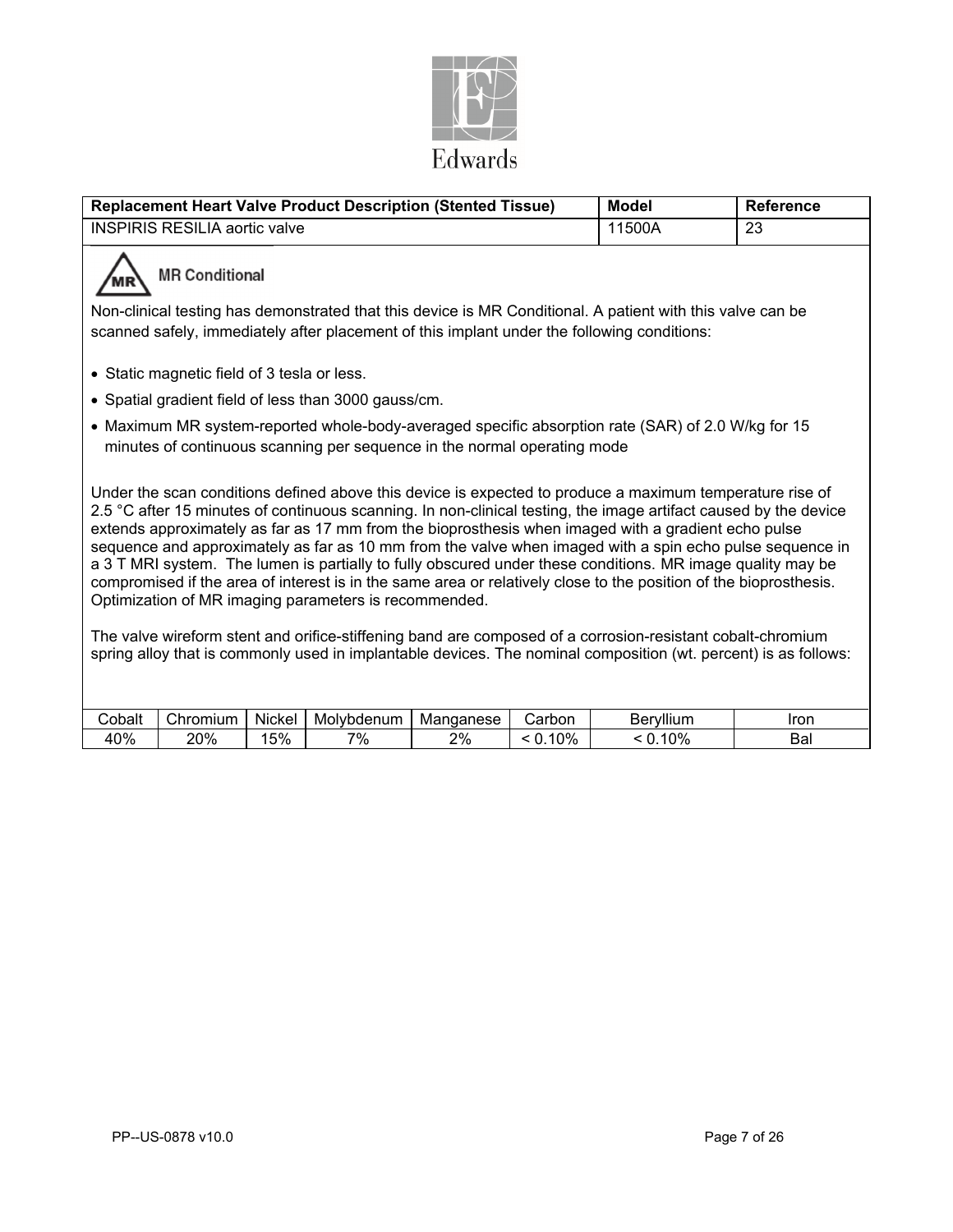

|        |                                            |        | <b>Replacement Heart Valve Product Description (Stented Tissue)</b>                                                                                                                                                                                                                                    |                |         | <b>Model</b> | <b>Reference</b>                                                                                 |
|--------|--------------------------------------------|--------|--------------------------------------------------------------------------------------------------------------------------------------------------------------------------------------------------------------------------------------------------------------------------------------------------------|----------------|---------|--------------|--------------------------------------------------------------------------------------------------|
|        | KONECT RESILIA aortic valved conduit       |        | 11060A                                                                                                                                                                                                                                                                                                 | 19, 20, 21, 26 |         |              |                                                                                                  |
|        | <b>MR Conditional</b>                      |        |                                                                                                                                                                                                                                                                                                        |                |         |              |                                                                                                  |
|        |                                            |        | Non-clinical testing has demonstrated that the KONECT RESILIA aortic valved conduit (AVC), Model<br>11060A, is MR Conditional. A patient with the Model 11060A AVC can be scanned safely immediately<br>after placement of this implant, under the following conditions:                               |                |         |              |                                                                                                  |
|        | • Static magnetic field of 3 tesla or less |        |                                                                                                                                                                                                                                                                                                        |                |         |              |                                                                                                  |
|        |                                            |        | • Spatial gradient field of less than 3000 gauss/cm (30 T/m)                                                                                                                                                                                                                                           |                |         |              |                                                                                                  |
|        | normal operating mode                      |        |                                                                                                                                                                                                                                                                                                        |                |         |              | Maximum MR system-reported whole-body-averaged specific absorption rate (SAR) of 2.0 W/kg in the |
|        |                                            |        | a maximum in vivo temperature rise of less than 2 °C after 15 minutes of continuous scanning.                                                                                                                                                                                                          |                |         |              | Under the scan conditions defined above, KONECT RESILIA AVC Model 11060A is expected to produce  |
|        |                                            |        | In non-clinical testing, the image artifact extends approximately 12.5 mm from the Model 11060A valve<br>when imaged with a spin echo pulse sequence, and 25.5 mm from the device when imaged with a<br>gradient echo pulse sequence and a 3 tesla MRI system. The artifact obscures the device lumen. |                |         |              |                                                                                                  |
|        | percent) is as follows:                    |        | The valve wireform stent and orifice-stiffening band are composed of a corrosion-resistant cobalt-<br>chromium spring alloy that is commonly used in implantable devices. The nominal composition (wt.                                                                                                 |                |         |              |                                                                                                  |
| Cobalt | Chromium                                   | Nickel | Molybdenum                                                                                                                                                                                                                                                                                             | Manganese      | Carbon  | Beryllium    | <b>Iron</b>                                                                                      |
| 40%    | 20%                                        | 15%    | 7%                                                                                                                                                                                                                                                                                                     | 2%             | < 0.10% | < 0.10%      | Bal                                                                                              |

l,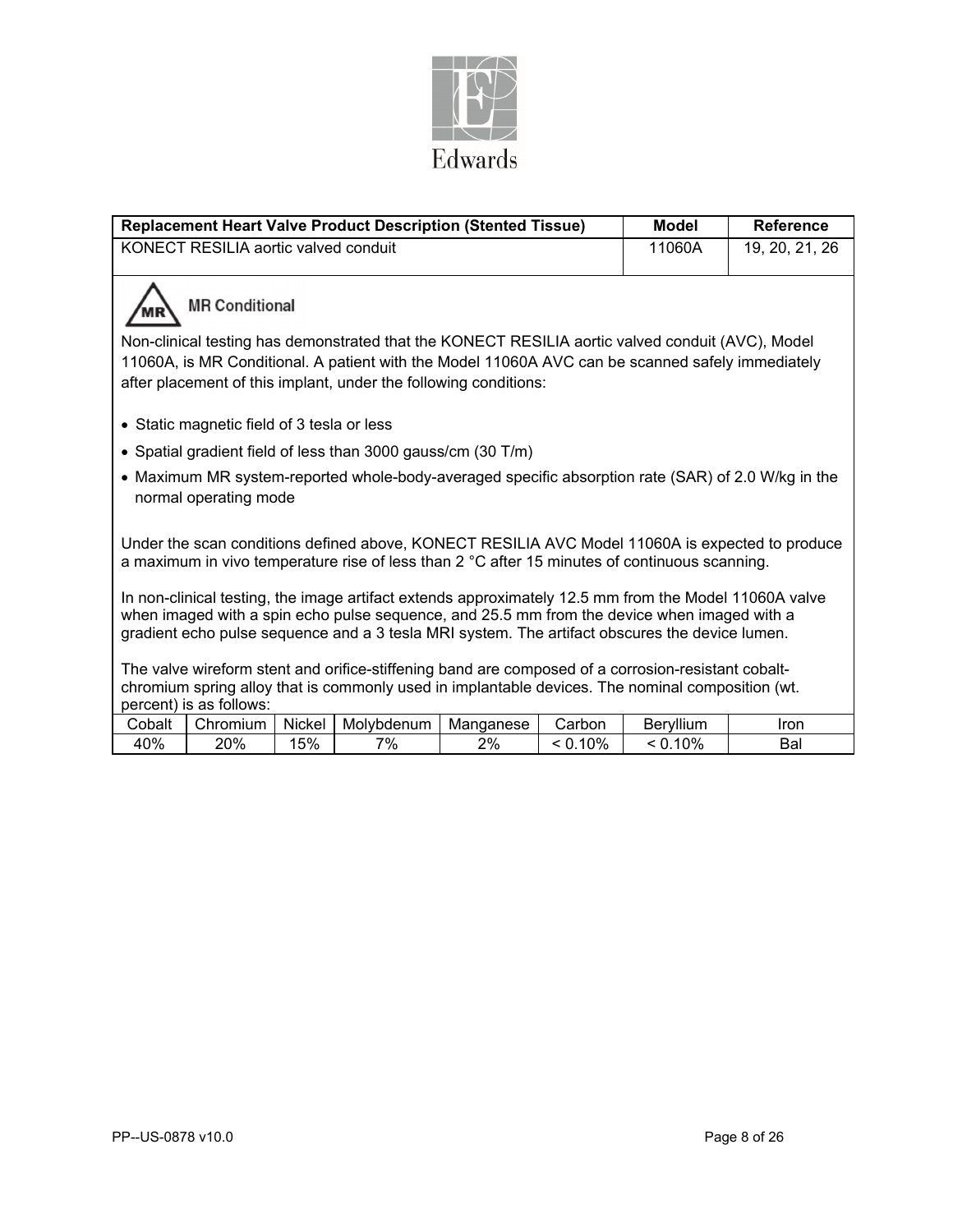

| <b>Replacement Heart Valve Product Description (Stented Tissue)</b>                                                                                                                                                                                                                                                                                                                                                               |            |                                                  |        |  |            |            |  | <b>Model</b> |          |           | <b>Reference</b> |
|-----------------------------------------------------------------------------------------------------------------------------------------------------------------------------------------------------------------------------------------------------------------------------------------------------------------------------------------------------------------------------------------------------------------------------------|------------|--------------------------------------------------|--------|--|------------|------------|--|--------------|----------|-----------|------------------|
| <b>MITRIS RESILIA mitral valve</b>                                                                                                                                                                                                                                                                                                                                                                                                |            |                                                  |        |  |            |            |  | 11400M       |          |           | 27               |
| <b>MR Conditional</b>                                                                                                                                                                                                                                                                                                                                                                                                             |            |                                                  |        |  |            |            |  |              |          |           |                  |
| Non-clinical testing demonstrated that the Model 11400M valve is MR Conditional. A patient with this<br>device can be safely scanned in an MR system meeting the following conditions:                                                                                                                                                                                                                                            |            |                                                  |        |  |            |            |  |              |          |           |                  |
| • Static magnetic field of 1.5T and 3.0T only                                                                                                                                                                                                                                                                                                                                                                                     |            |                                                  |        |  |            |            |  |              |          |           |                  |
| • Maximum spatial gradient field of 3000 gauss/cm (30 T/m) or less                                                                                                                                                                                                                                                                                                                                                                |            |                                                  |        |  |            |            |  |              |          |           |                  |
| • Maximum MR system-reported, whole-body-averaged specific absorption rate (SAR) of 2.0 W/kg per                                                                                                                                                                                                                                                                                                                                  |            | 15 minutes of scanning (i.e. per pulse sequence) |        |  |            |            |  |              |          |           |                  |
| • Normal mode operation of the MR system for both SAR and gradients.                                                                                                                                                                                                                                                                                                                                                              |            |                                                  |        |  |            |            |  |              |          |           |                  |
| Under the scan conditions above, the Model 11400M valve is expected to produce a maximum<br>temperature rise of 2 °C after 15 minutes of continuous scanning.<br>In non-clinical testing, the image artifact caused by the device extends approximately 20 mm from the<br>Model 11400M valve when imaged with a gradient echo pulse sequence and a 3.0 tesla MRI system.<br>Optimization of MR imaging parameters is recommended. |            |                                                  |        |  |            |            |  |              |          |           |                  |
| The valve wireform stent is composed of a corrosion-resistant, nickel-titanium superelastic alloy that is<br>commonly used in implantable devices. The valve orifice-stiffening band is composed of a corrosion-<br>resistant cobalt-chromium spring alloy that is commonly used in implantable devices. The nominal<br>compositions (wt. percent) are as follows:                                                                |            |                                                  |        |  |            |            |  |              |          |           |                  |
| Component                                                                                                                                                                                                                                                                                                                                                                                                                         | Cobalt     | Chromium                                         | Nickel |  | Carbon     | Iron       |  | Niobium      | Titanium |           | Copper           |
| Wireform                                                                                                                                                                                                                                                                                                                                                                                                                          | $< 0.05\%$ | < 0.01%                                          | 55.8%  |  | $< 0.04\%$ | $< 0.05\%$ |  | < 0.025%     | Bal      |           | < 0.01%          |
|                                                                                                                                                                                                                                                                                                                                                                                                                                   |            |                                                  |        |  |            |            |  |              |          |           |                  |
| Component                                                                                                                                                                                                                                                                                                                                                                                                                         | Cobalt     | Chromium                                         | Nickel |  | Molybdenum | Manganese  |  | Carbon       |          | Beryllium | Iron             |
| <b>Band</b>                                                                                                                                                                                                                                                                                                                                                                                                                       | $40\%$     | 20%                                              | 15%    |  | 7%         | 2%         |  | < 0.10%      |          | < 0.10%   | Bal              |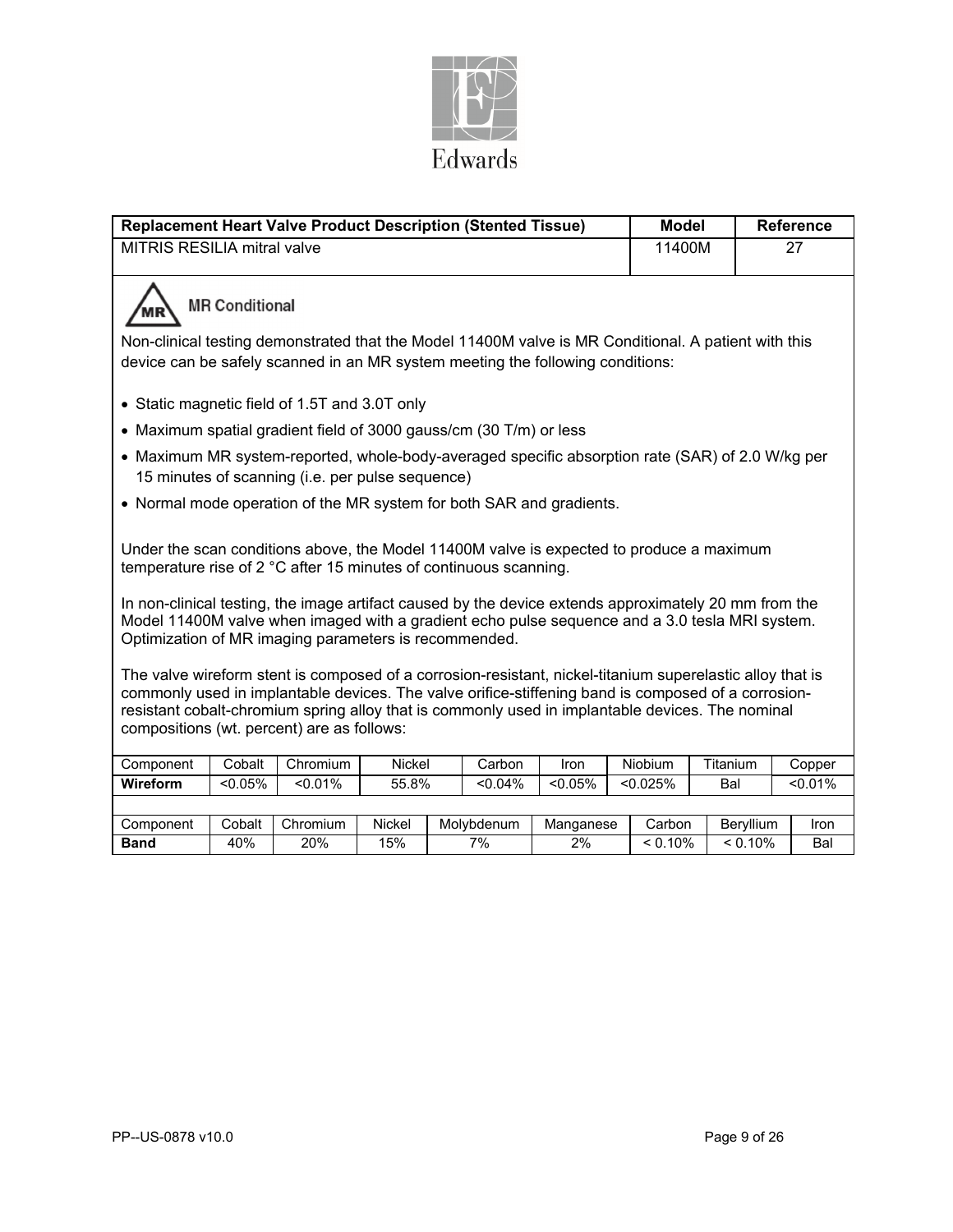

| <b>Replacement Heart Valve Product Description (Stented Tissue)</b>                                                                                                                                                                          | <b>Models</b>  | <b>Reference</b> |  |  |  |
|----------------------------------------------------------------------------------------------------------------------------------------------------------------------------------------------------------------------------------------------|----------------|------------------|--|--|--|
| Cribier-Edwards aortic bioprosthesis (PHV)(Caution: Investigational                                                                                                                                                                          | 9000, 9000PHV, | N/A              |  |  |  |
| device. Limited by Federal law to investigational use.)                                                                                                                                                                                      |                |                  |  |  |  |
| Non-clinical testing has demonstrated that the Cribier-Edwards aortic bioprosthesis (PHV) is MR                                                                                                                                              |                |                  |  |  |  |
| Conditional. It can be scanned safely under the following conditions:                                                                                                                                                                        |                |                  |  |  |  |
| Static magnetic field of 3 tesla or less.<br>$\bullet$<br>Spatial gradient field of 720 gauss/cm or less.<br>$\bullet$<br>Maximum whole-body-averaged specific absorption rate (SAR) of 3.0 W/kg for 15 minutes of<br>$\bullet$<br>scanning. |                |                  |  |  |  |
| In non-clinical testing, the device produced a maximum temperature increase of 0.5 $\degree$ C at a maximum<br>whole body averaged specific absorption rate (SAR) of 3.0 W/kg for 15 minutes of MRI.                                         |                |                  |  |  |  |
| MR image quality may be compromised if the area of interest is in the exact same area or relatively close<br>to the position of the device. Optimization of MR imaging parameters is recommended.                                            |                |                  |  |  |  |
| The valve's stent frame is composed of stainless steel material. The nominal composition (wt. percent) of<br>the stainless steel material as follows:                                                                                        |                |                  |  |  |  |

| Chromium | Nickel   | Molvbdenum | Manganese                      | ~…<br>Silicon | Copper | Carbon       | אח<br>hosphorus | $\overline{\phantom{0}}$<br>ડultur | Iror     |
|----------|----------|------------|--------------------------------|---------------|--------|--------------|-----------------|------------------------------------|----------|
| .3%      | 4%<br>۱Δ | 2.53%      | 4%<br>$\overline{\phantom{0}}$ | J.54%         | .093%  | 026%<br>.uzu | 017%            | $1\%$<br>.00                       | -<br>Bal |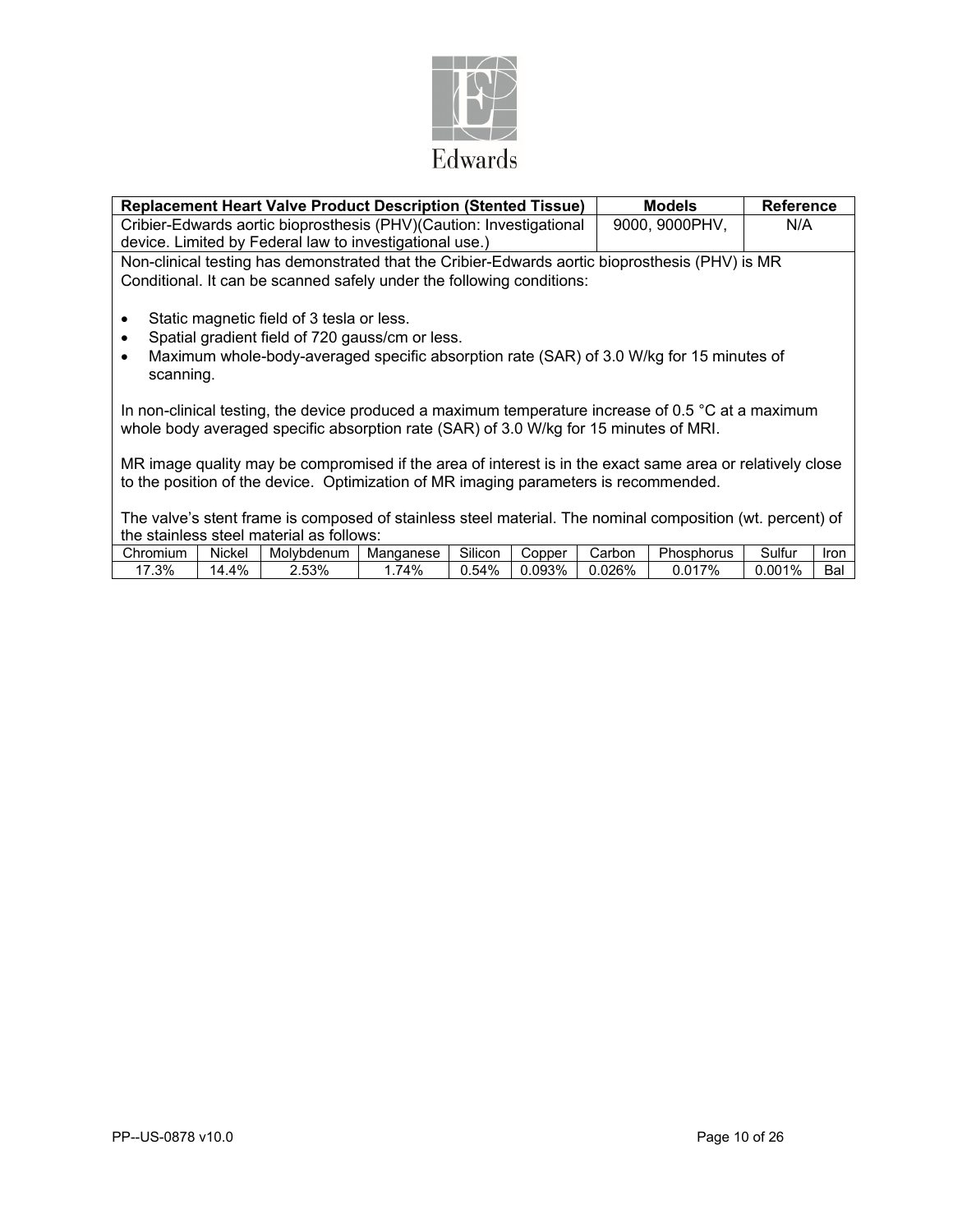

| <b>Replacement Heart Valve Product Description (Stented Tissue)</b>                                                                                                                                                                                                                                                                                                                                                                                                                                                                                                                                     | <b>Models</b> | <b>Reference</b> |  |  |  |
|---------------------------------------------------------------------------------------------------------------------------------------------------------------------------------------------------------------------------------------------------------------------------------------------------------------------------------------------------------------------------------------------------------------------------------------------------------------------------------------------------------------------------------------------------------------------------------------------------------|---------------|------------------|--|--|--|
| Edwards SAPIEN transcatheter heart valve                                                                                                                                                                                                                                                                                                                                                                                                                                                                                                                                                                | 9000TFX       | N/A              |  |  |  |
| MR Conditional                                                                                                                                                                                                                                                                                                                                                                                                                                                                                                                                                                                          |               |                  |  |  |  |
| Non-clinical testing has demonstrated that the Edwards SAPIEN transcatheter heart valve is MR<br>Conditional. It can be scanned safely under the following conditions:<br>Static magnetic field of 1.5 tesla (T) or 3 tesla.<br>Spatial gradient field of 2500 gauss/cm or less.<br>$\bullet$                                                                                                                                                                                                                                                                                                           |               |                  |  |  |  |
| Maximum whole-body-averaged specific absorption rate (WB-SAR) of 2 W/kg for 15 minutes<br>$\bullet$<br>of scanning                                                                                                                                                                                                                                                                                                                                                                                                                                                                                      |               |                  |  |  |  |
| Normal mode operation, as defined in IEC 60601-2-33 Ed. 3.0, of the MR system.<br>$\bullet$                                                                                                                                                                                                                                                                                                                                                                                                                                                                                                             |               |                  |  |  |  |
| In non-clinical testing and analysis, the implant was determined to produce a temperature rise of less<br>than 1.1 °C above background for a whole body SAR of 2W/kg for 15 minutes of MR scanning in a 1.5<br>T and 3.0 T cylindrical whole body MR system.<br>The image artifact extended as far as 15 mm from the device for spin echo images and 40 mm for<br>gradient images when scanned in non-clinical testing in a 3 T GE Signa HDx MR system. The artifact<br>obscures the device lumen in gradient echo images. The implant has not been evaluated in MR<br>systems other than 1.5 or 3.0 T. |               |                  |  |  |  |
| MR image quality may be compromised if the area of interest is in the exact same area or relatively close<br>to the position of the device.                                                                                                                                                                                                                                                                                                                                                                                                                                                             |               |                  |  |  |  |
| The valve's stent frame is composed of stainless steel material. The nominal composition (wt. percent) of<br>the stainless steel material used is as follows:                                                                                                                                                                                                                                                                                                                                                                                                                                           |               |                  |  |  |  |

| -----    |             | --         | .         |                 |        |        |                 |             |             |
|----------|-------------|------------|-----------|-----------------|--------|--------|-----------------|-------------|-------------|
| Chromium | .<br>Nickel | Molvbdenum | Manganese | ~…<br>۔ Illicon | Copper | arborٽ | -<br>∙hosphorus | .<br>Sulfur | <b>Iron</b> |
| .3%      | 4%<br>٠4    | 2.53%<br>⌒ | 74%       | 54%<br>. ت      | 093%،  | .026%  | 170/<br>.01     | 001%        | Bal         |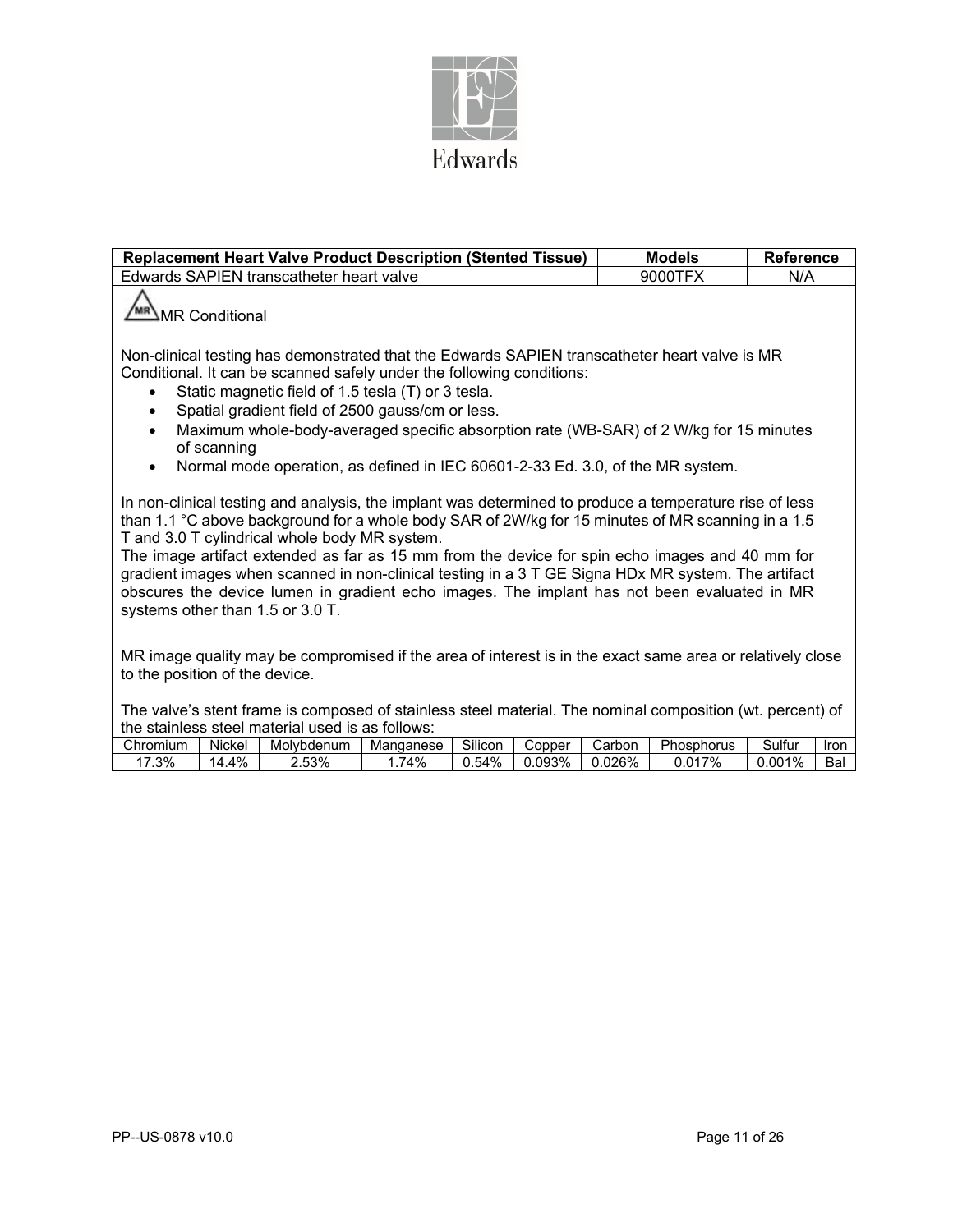

|                                                                                                                                                                                                                                                                                                                                                                                                                                                                                                                                                                                                                                                                                                                                                     | <b>Replacement Heart Valve Product Description (Stented Tissue)</b>                                                  | <b>Models</b> | Reference |  |  |  |
|-----------------------------------------------------------------------------------------------------------------------------------------------------------------------------------------------------------------------------------------------------------------------------------------------------------------------------------------------------------------------------------------------------------------------------------------------------------------------------------------------------------------------------------------------------------------------------------------------------------------------------------------------------------------------------------------------------------------------------------------------------|----------------------------------------------------------------------------------------------------------------------|---------------|-----------|--|--|--|
|                                                                                                                                                                                                                                                                                                                                                                                                                                                                                                                                                                                                                                                                                                                                                     | Edwards SAPIEN XT transcatheter heart valve (THV)                                                                    | 9300TFX       | N/A       |  |  |  |
| MR Conditional<br>Non-clinical testing has demonstrated that the Edwards SAPIEN XT transcatheter heart valve is MR<br>Conditional. A patient with this device can be scanned safely, immediately after placement of this device<br>under the following conditions:<br>Static magnetic field of 1.5 tesla or 3 tesla<br>Maximum spatial gradient field of 2500 gauss/cm (25 T/m) or less<br>Maximum MR system reported, whole body averaged specific absorption rate (SAR) of 2 W/kg<br>(Normal Operating Mode)                                                                                                                                                                                                                                      |                                                                                                                      |               |           |  |  |  |
| Under the scan conditions defined above, the SAPIEN XT transcatheter heart valve is expected to<br>produce a maximum temperature rise of 2.6 °C after 15 minutes of continuous scanning. In non-clinical<br>testing, the image artifact caused by the device extends as far as 14.5 mm from the implant for spin echo<br>images and 30 mm for gradient echo images when scanned in a 3.0 T MRI system. The artifact obscures<br>the device lumen in gradient echo images. The implant has not been evaluated in MR systems other than<br>1.5 or 3.0 T.<br>For valve-in-surgical valve implantation or in the presence of other implants, please refer to the MRI safety<br>information for the surgical valve or other devices prior to MR imaging. |                                                                                                                      |               |           |  |  |  |
| Carbon                                                                                                                                                                                                                                                                                                                                                                                                                                                                                                                                                                                                                                                                                                                                              | The frame of the implant is composed of MP35N alloy with the chemical constituents listed below:<br>max. 0.025 wt.-% |               |           |  |  |  |
|                                                                                                                                                                                                                                                                                                                                                                                                                                                                                                                                                                                                                                                                                                                                                     |                                                                                                                      |               |           |  |  |  |
| Silicon                                                                                                                                                                                                                                                                                                                                                                                                                                                                                                                                                                                                                                                                                                                                             | max. 0.15 wt.-%                                                                                                      |               |           |  |  |  |
| Manganese                                                                                                                                                                                                                                                                                                                                                                                                                                                                                                                                                                                                                                                                                                                                           | max. 0.15 wt.-%                                                                                                      |               |           |  |  |  |
| Phosphorus                                                                                                                                                                                                                                                                                                                                                                                                                                                                                                                                                                                                                                                                                                                                          | max. 0.015 wt.-%                                                                                                     |               |           |  |  |  |
| Sulfur                                                                                                                                                                                                                                                                                                                                                                                                                                                                                                                                                                                                                                                                                                                                              | max. 0.010 wt.-%                                                                                                     |               |           |  |  |  |
| Chromium                                                                                                                                                                                                                                                                                                                                                                                                                                                                                                                                                                                                                                                                                                                                            | 19.0 - 21.0 wt.-%                                                                                                    |               |           |  |  |  |
| $33.0 - 37.0$ wt.-%<br>Nickel                                                                                                                                                                                                                                                                                                                                                                                                                                                                                                                                                                                                                                                                                                                       |                                                                                                                      |               |           |  |  |  |
| Iron                                                                                                                                                                                                                                                                                                                                                                                                                                                                                                                                                                                                                                                                                                                                                | max. 1.0 wt.-%                                                                                                       |               |           |  |  |  |
| Molybdenum                                                                                                                                                                                                                                                                                                                                                                                                                                                                                                                                                                                                                                                                                                                                          | $9 - 10.5$ wt.-%                                                                                                     |               |           |  |  |  |
| Titanium                                                                                                                                                                                                                                                                                                                                                                                                                                                                                                                                                                                                                                                                                                                                            | max. 1.0 wt.-%                                                                                                       |               |           |  |  |  |
| Boron                                                                                                                                                                                                                                                                                                                                                                                                                                                                                                                                                                                                                                                                                                                                               | max. 0.015 wt.-%                                                                                                     |               |           |  |  |  |
| Cobalt                                                                                                                                                                                                                                                                                                                                                                                                                                                                                                                                                                                                                                                                                                                                              | balance                                                                                                              |               |           |  |  |  |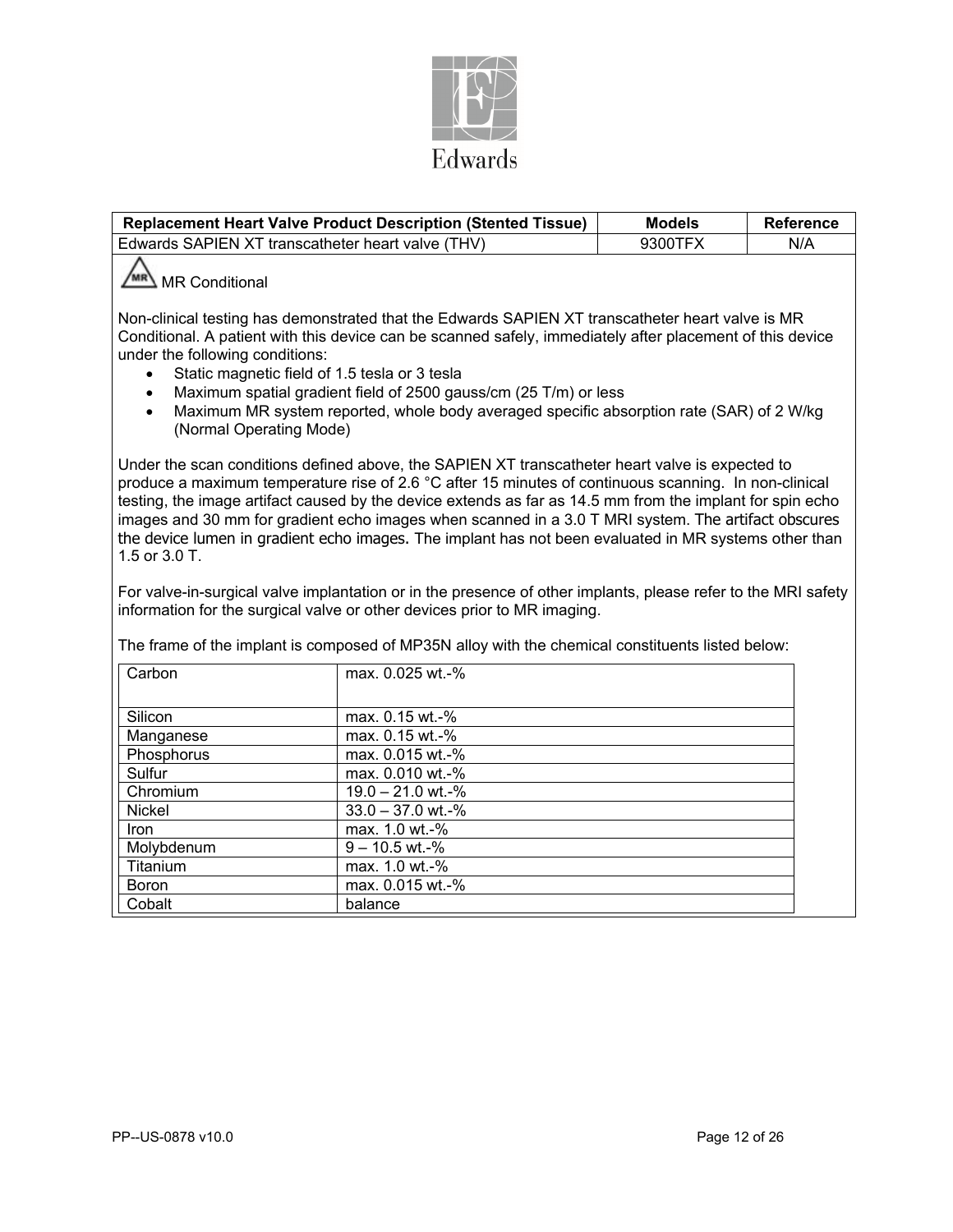

|                                                                                                                                                                                                                                                                                                                                                            | <b>Replacement Heart Valve Product Description (Stented Tissue)</b>                                                                                                              | <b>Models</b>      | <b>Reference</b> |  |  |  |  |
|------------------------------------------------------------------------------------------------------------------------------------------------------------------------------------------------------------------------------------------------------------------------------------------------------------------------------------------------------------|----------------------------------------------------------------------------------------------------------------------------------------------------------------------------------|--------------------|------------------|--|--|--|--|
| Edwards SAPIEN 3 transcatheter heart valve (THV)<br>Edwards SAPIEN 3 Ultra transcatheter heart valve (THV)                                                                                                                                                                                                                                                 |                                                                                                                                                                                  | 9600TFX<br>9750TFX | N/A              |  |  |  |  |
| MR Conditional                                                                                                                                                                                                                                                                                                                                             |                                                                                                                                                                                  |                    |                  |  |  |  |  |
| Non-clinical testing has demonstrated that the Edwards SAPIEN 3 transcatheter heart valve and the<br>Edwards SAPIEN 3 Ultra transcatheter heart valve are MR Conditional. A patient with this device can be<br>scanned safely, immediately after placement of this device under the following conditions:                                                  |                                                                                                                                                                                  |                    |                  |  |  |  |  |
| Static magnetic field of 1.5 tesla or 3 tesla.<br>$\bullet$<br>Maximum spatial gradient field of 2500 gauss/cm (25 T/m) or less.<br>$\bullet$<br>Maximum MR system reported, whole body averaged specific absorption rate (SAR) of 2 W/kg<br>$\bullet$<br>(Normal Operating Mode)                                                                          |                                                                                                                                                                                  |                    |                  |  |  |  |  |
| Under the scan conditions defined above, the Edwards SAPIEN 3 transcatheter heart valve and the<br>Edwards SAPIEN 3 Ultra transcatheter heart valve are expected to produce a maximum temperature rise<br>of 3.0 °C after 15 minutes of continuous scanning.                                                                                               |                                                                                                                                                                                  |                    |                  |  |  |  |  |
| In non-clinical testing, the image artifact caused by the device extends as far as 14.5 mm from the implant<br>for spin echo images and 30 mm for gradient echo images when scanned in a 3.0 T MRI system. The<br>artifact obscures the device lumen in gradient echo images. The implant has not been evaluated in MR<br>systems other than 1.5 or 3.0 T. |                                                                                                                                                                                  |                    |                  |  |  |  |  |
|                                                                                                                                                                                                                                                                                                                                                            | For valve-in-valve implantation or in the presence of other implants, please refer to the MRI safety<br>information for the surgical valve or other devices prior to MR imaging. |                    |                  |  |  |  |  |
|                                                                                                                                                                                                                                                                                                                                                            | The frame of the implant is composed of MP35N alloy with the chemical constituents listed below:                                                                                 |                    |                  |  |  |  |  |
| Carbon                                                                                                                                                                                                                                                                                                                                                     | max. 0.025 wt.-%                                                                                                                                                                 |                    |                  |  |  |  |  |
| Silicon                                                                                                                                                                                                                                                                                                                                                    | max. 0.15 wt.-%                                                                                                                                                                  |                    |                  |  |  |  |  |
| Manganese                                                                                                                                                                                                                                                                                                                                                  | max. 0.15 wt.-%                                                                                                                                                                  |                    |                  |  |  |  |  |
| Phosphorus                                                                                                                                                                                                                                                                                                                                                 | max. 0.015 wt.-%                                                                                                                                                                 |                    |                  |  |  |  |  |
| Sulfur                                                                                                                                                                                                                                                                                                                                                     | max. 0.010 wt.-%                                                                                                                                                                 |                    |                  |  |  |  |  |
| Chromium                                                                                                                                                                                                                                                                                                                                                   | 19.0 - 21.0 wt.-%                                                                                                                                                                |                    |                  |  |  |  |  |
| Nickel                                                                                                                                                                                                                                                                                                                                                     | $33.0 - 37.0$ wt.-%                                                                                                                                                              |                    |                  |  |  |  |  |
| Iron                                                                                                                                                                                                                                                                                                                                                       | max. 1.0 wt.-%                                                                                                                                                                   |                    |                  |  |  |  |  |
| Molybdenum                                                                                                                                                                                                                                                                                                                                                 | $9 - 10.5$ wt.-%                                                                                                                                                                 |                    |                  |  |  |  |  |
| Titanium                                                                                                                                                                                                                                                                                                                                                   | max. 1.0 wt.-%                                                                                                                                                                   |                    |                  |  |  |  |  |
| <b>Boron</b>                                                                                                                                                                                                                                                                                                                                               | max. 0.015 wt.-%                                                                                                                                                                 |                    |                  |  |  |  |  |
| Cobalt                                                                                                                                                                                                                                                                                                                                                     | balance                                                                                                                                                                          |                    |                  |  |  |  |  |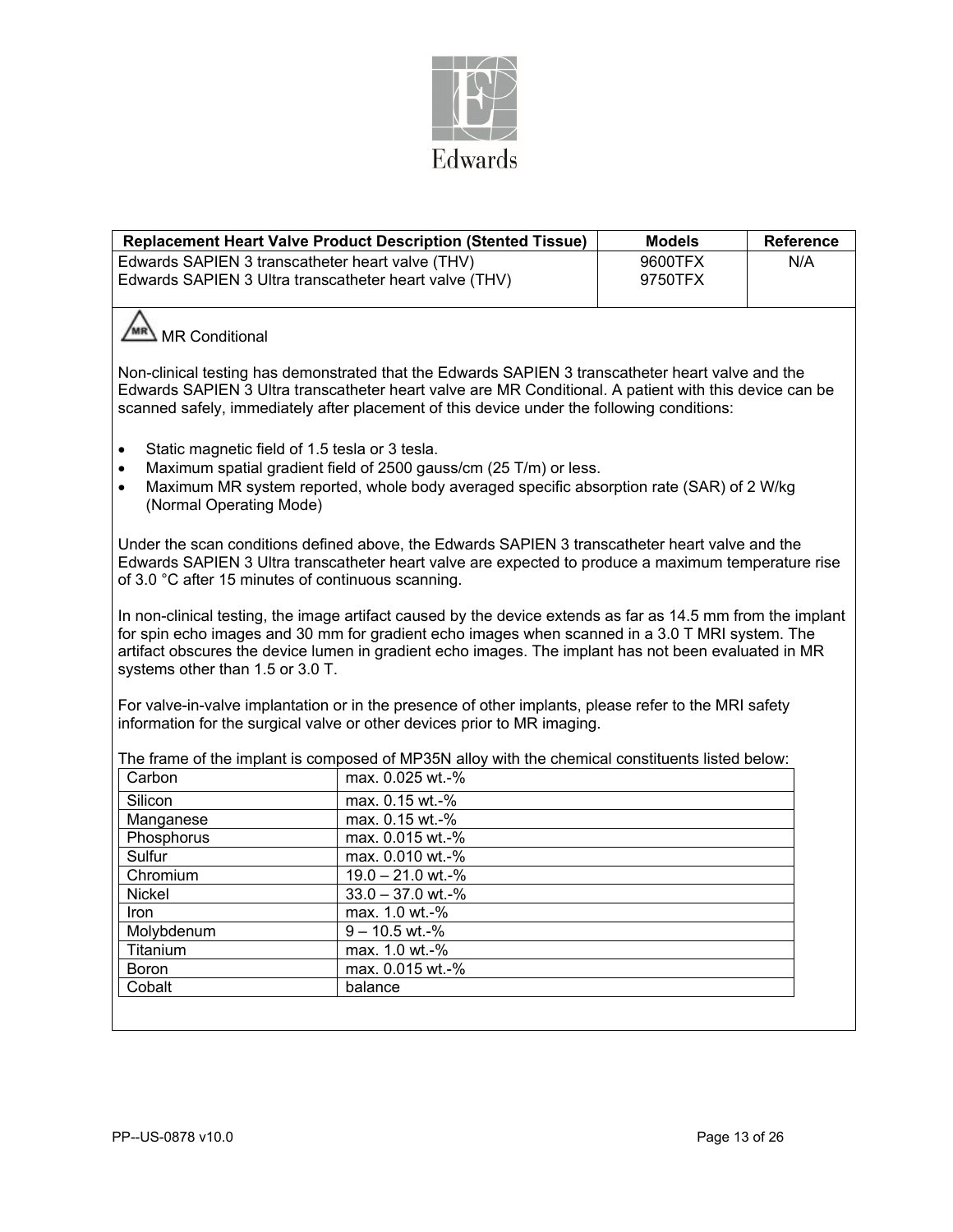

|                                                                                                                                                                                                                                                                                                                                                                                                                                                                  | <b>Replacement Heart Valve Product Description (Stented Tissue)</b>                                                                                                                                                                                                                                                                                                                                  | <b>Models</b>        | <b>Reference</b> |  |  |
|------------------------------------------------------------------------------------------------------------------------------------------------------------------------------------------------------------------------------------------------------------------------------------------------------------------------------------------------------------------------------------------------------------------------------------------------------------------|------------------------------------------------------------------------------------------------------------------------------------------------------------------------------------------------------------------------------------------------------------------------------------------------------------------------------------------------------------------------------------------------------|----------------------|------------------|--|--|
| CardiAQ-Edwards transcatheter mitral valve (TMV)                                                                                                                                                                                                                                                                                                                                                                                                                 |                                                                                                                                                                                                                                                                                                                                                                                                      | TMV3040B,<br>9650TMV | N/A              |  |  |
| <b>MR Conditional</b>                                                                                                                                                                                                                                                                                                                                                                                                                                            |                                                                                                                                                                                                                                                                                                                                                                                                      |                      |                  |  |  |
|                                                                                                                                                                                                                                                                                                                                                                                                                                                                  | Non-clinical testing has demonstrated that the TMV is MR Conditional. A patient with this device can be<br>scanned safely in an MR system meeting the following conditions:<br>Static magnetic field of 1.5 tesla or 3.0 tesla only<br>Maximum spatial gradient field of 4,000 gauss/cm (40 T/m) or less<br>Maximum MR system reported, whole body averaged specific absorption rate (SAR) of 2 W/kg |                      |                  |  |  |
|                                                                                                                                                                                                                                                                                                                                                                                                                                                                  | Under the scan conditions defined above, the TMV is expected to produce a maximum temperature rise of<br>1.7 °C in a 1.5 tesla system and 1.8 °C in a 3.0 tesla system after 15 minutes of continuous scanning.                                                                                                                                                                                      |                      |                  |  |  |
| In non-clinical testing, the image artifact caused by the device extends approximately 10 mm from the<br>TMV when imaged with a gradient echo and spin echo pulse sequence and a 3.0 tesla MRI system. MR<br>image quality may be compromised if the area of interest is in the same area or relatively close to the<br>position of the TMV. Therefore, optimization of MR imaging parameters to compensate for the presence of<br>this device may be necessary. |                                                                                                                                                                                                                                                                                                                                                                                                      |                      |                  |  |  |
| The frame of the implant is composed of Nitinol alloy with the chemical constituents listed below in<br>accordance with ASTM F2063-12.                                                                                                                                                                                                                                                                                                                           |                                                                                                                                                                                                                                                                                                                                                                                                      |                      |                  |  |  |
| <b>Nickel</b>                                                                                                                                                                                                                                                                                                                                                                                                                                                    | 54.5 to 57.0 wt.-%                                                                                                                                                                                                                                                                                                                                                                                   |                      |                  |  |  |
| Titanium                                                                                                                                                                                                                                                                                                                                                                                                                                                         | <b>Balance</b>                                                                                                                                                                                                                                                                                                                                                                                       |                      |                  |  |  |
| Nitrogen plus Oxygen                                                                                                                                                                                                                                                                                                                                                                                                                                             | 0.05 wt.-%                                                                                                                                                                                                                                                                                                                                                                                           |                      |                  |  |  |
| Carbon                                                                                                                                                                                                                                                                                                                                                                                                                                                           | <0.05 wt.-%                                                                                                                                                                                                                                                                                                                                                                                          |                      |                  |  |  |

**\*INVESTIGATIONAL DEVICES. CAUTION: The CardiAQ-Edwards transcatheter mitral valve is an investigational device. Limited by Federal (USA) law to investigational use only. Exclusively for clinical investigations. To be used by qualified investigators only. See instructions for use for full information, including indications, contraindications, warnings, precautions and adverse events.**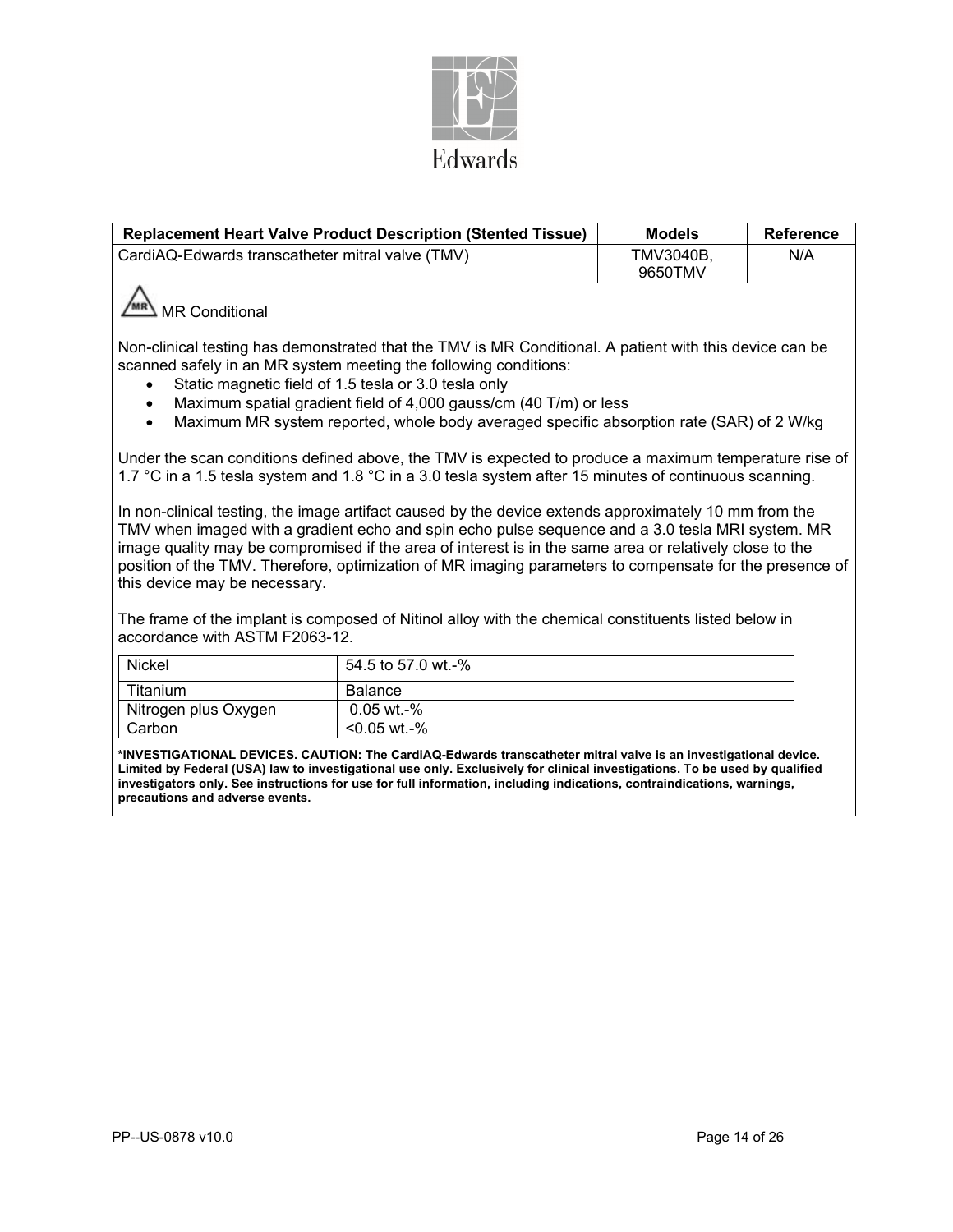

|                                                                                                                                                                                                                                                                                                                                                                                                                                                                    | <b>Replacement Heart Valve Product Description (Stented Tissue)</b>                                                                                                                                                                                                                                                                                                                                               | <b>Models</b> | <b>Reference</b> |  |  |
|--------------------------------------------------------------------------------------------------------------------------------------------------------------------------------------------------------------------------------------------------------------------------------------------------------------------------------------------------------------------------------------------------------------------------------------------------------------------|-------------------------------------------------------------------------------------------------------------------------------------------------------------------------------------------------------------------------------------------------------------------------------------------------------------------------------------------------------------------------------------------------------------------|---------------|------------------|--|--|
| Edwards EVOQUE Transcatheter Mitral Valve (TMV)                                                                                                                                                                                                                                                                                                                                                                                                                    | 9850TMV                                                                                                                                                                                                                                                                                                                                                                                                           | N/A           |                  |  |  |
| <b>MR Conditional</b>                                                                                                                                                                                                                                                                                                                                                                                                                                              |                                                                                                                                                                                                                                                                                                                                                                                                                   |               |                  |  |  |
|                                                                                                                                                                                                                                                                                                                                                                                                                                                                    | Non-clinical testing has demonstrated that the Edwards 9850TMV valve is MR Conditional. A patient with<br>the valve can be scanned safely, immediately after placement of this valve under the following conditions:                                                                                                                                                                                              |               |                  |  |  |
| Static magnetic field of 3.0 tesla or less<br>$\bullet$<br>$\bullet$<br>$\bullet$<br>$\bullet$                                                                                                                                                                                                                                                                                                                                                                     | Spatial magnetic gradient field of less than 3000 gauss/cm<br>Maximum MR system-reported, whole body averaged SAR of 2.0 W/kg<br>Normal operating mode of the MR system for both gradients and SAR                                                                                                                                                                                                                |               |                  |  |  |
| Based on worst-case non-clinical testing and calculated SAR in the patient during MRI, the 9850TMV<br>valve was determined to produce a temperature rise of less than 3 °C at a maximum MR system reported,<br>whole-body-averaged specific absorption rate (SAR) of 2.0 W/kg, for 15 minutes of MR scanning at 1.5 T<br>and a rise of less than 4 °C at a background local specific absorption rate (SAR) of 2.0 W/kg, for 15<br>minutes of MR scanning at 3.0 T. |                                                                                                                                                                                                                                                                                                                                                                                                                   |               |                  |  |  |
| obscured.                                                                                                                                                                                                                                                                                                                                                                                                                                                          | Image artifact was measured non-clinically in a GE Signa 3T Discovery 750 MR system according to<br>ASTM F2119-07 using the spin echo and gradient echo sequences specified therein. The spin echo<br>images had artifacts that extended as far as 4 mm from the implant. The gradient echo images had<br>artifacts that extended as far as 5.85 mm from the valve. The lumen of the valve was partially to fully |               |                  |  |  |
| accordance with ASTM F2063-12.                                                                                                                                                                                                                                                                                                                                                                                                                                     | The frame of the implant is composed of Nitinol alloy with the chemical constituents listed below in                                                                                                                                                                                                                                                                                                              |               |                  |  |  |
| Nickel                                                                                                                                                                                                                                                                                                                                                                                                                                                             | 55.8 wt.-%                                                                                                                                                                                                                                                                                                                                                                                                        |               |                  |  |  |
|                                                                                                                                                                                                                                                                                                                                                                                                                                                                    | $\blacksquare$                                                                                                                                                                                                                                                                                                                                                                                                    |               |                  |  |  |

| туюкег               | -00.0 WL-70    |
|----------------------|----------------|
| Titanium             | Balance        |
| Nitrogen plus Oxygen | $< 0.04$ wt.-% |
| Carbon               | $< 0.04$ wt.-% |

**\*INVESTIGATIONAL DEVICES. CAUTION: The Edwards EVOQUE Transcatheter Mitral Valve is an investigational device. Limited by Federal (USA) law to investigational use only. Exclusively for clinical investigations. To be used by qualified investigators only. See instructions for use for full information, including indications, contraindications, warnings, precautions and adverse events.**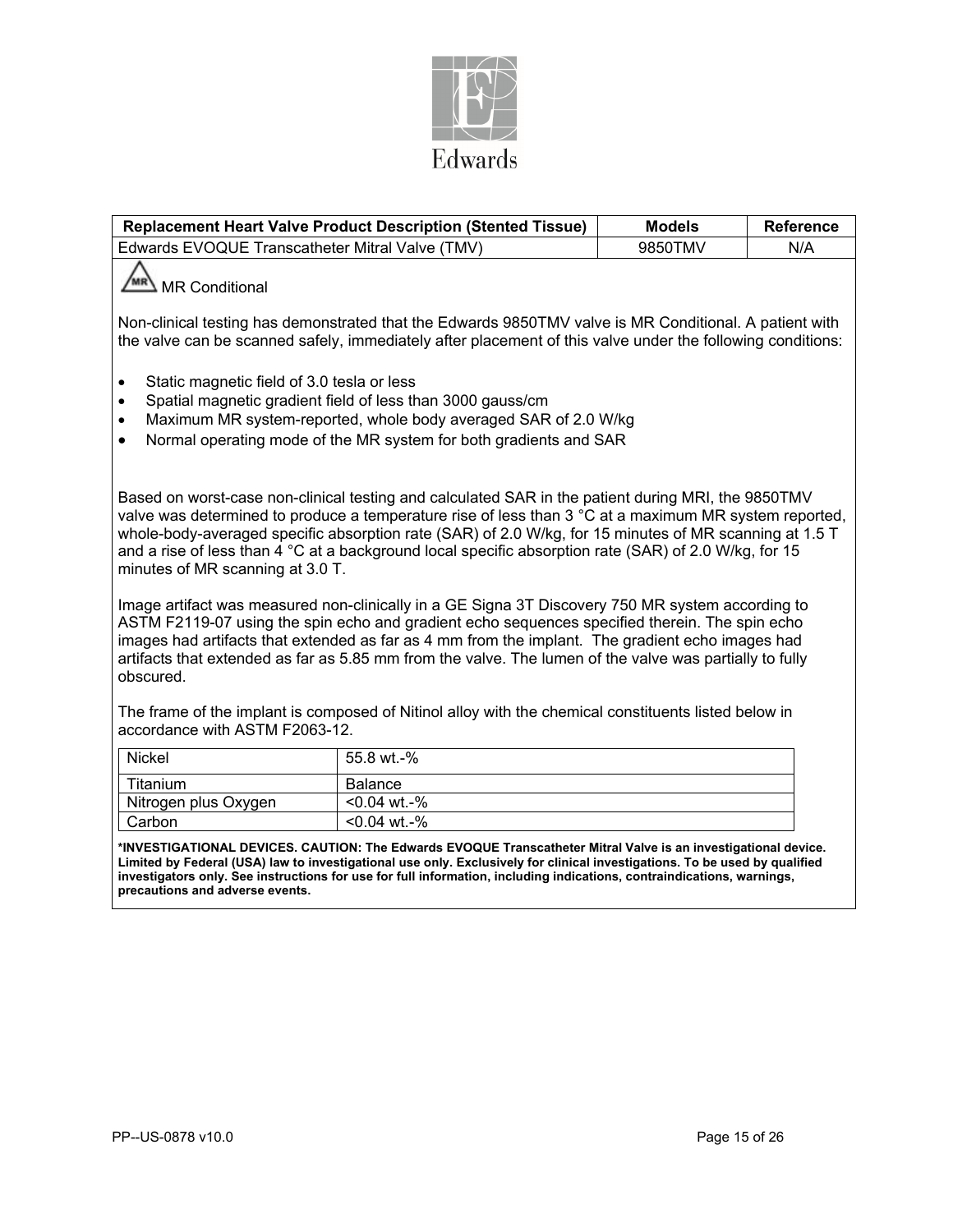

| <b>Replacement Heart Valve Product Description (Stented Tissue)</b>                                                                                                                                                                                                                                                                                                                              |                | <b>Model</b> | <b>Reference</b> |  |  |  |
|--------------------------------------------------------------------------------------------------------------------------------------------------------------------------------------------------------------------------------------------------------------------------------------------------------------------------------------------------------------------------------------------------|----------------|--------------|------------------|--|--|--|
| Edwards CENTERA transcatheter heart valve                                                                                                                                                                                                                                                                                                                                                        |                | 9551S        | 25               |  |  |  |
| MR Conditional<br>The Edwards CENTERA THV has been determined to be MR Conditional. A patient with this device can<br>be immediately scanned safely in an MR system meeting the following conditions:                                                                                                                                                                                            |                |              |                  |  |  |  |
| Static magnetic fields of 1.5 tesla (T) or 3.0 T.<br>Maximum spatial gradient field of 3000 Gauss/cm (30 T/m).<br>Maximum MR System reported, whole-body-averaged specific absorption rate (WB-SAR) of<br>2.0 W/kg (Normal Operating Mode).                                                                                                                                                      |                |              |                  |  |  |  |
| Under the scan conditions defined above, the CENTERA valve is expected to produce a maximum<br>temperature rise of less than 2.0 °C after 15 minutes of continuous scanning.                                                                                                                                                                                                                     |                |              |                  |  |  |  |
| Image artifact was measured non-clinically in a GE Signa 3T HDx MR system according to ASTM F2119-<br>07 using the spin echo and gradient echosequences specified therein. The spin echo images had artifacts<br>that extended as far as 4 mm from the implant and partially to fully obscured the lumen. The gradient echo<br>images had artifacts that extended as far as 5 mm from the valve. |                |              |                  |  |  |  |
| The THV has not been evaluated in MR systems other than 1.5 T or 3.0 T. The delivery system has not<br>been evaluated for MR compatibility and is considered MR unsafe.<br>The frame of the implant is composed of Nitinol alloy with the chemical constituents listed below in                                                                                                                  |                |              |                  |  |  |  |
| accordance with ASTM F2063-12:                                                                                                                                                                                                                                                                                                                                                                   |                |              |                  |  |  |  |
| <b>Nickel</b>                                                                                                                                                                                                                                                                                                                                                                                    | 54.5% - 57.0%  |              |                  |  |  |  |
| Cobalt                                                                                                                                                                                                                                                                                                                                                                                           | Max. 0.05%     |              |                  |  |  |  |
| Iron                                                                                                                                                                                                                                                                                                                                                                                             | Max. 0.05%     |              |                  |  |  |  |
| Carbon                                                                                                                                                                                                                                                                                                                                                                                           | Max. 0.05%     |              |                  |  |  |  |
| <b>Niobium</b>                                                                                                                                                                                                                                                                                                                                                                                   | Max 0.025%     |              |                  |  |  |  |
| Copper                                                                                                                                                                                                                                                                                                                                                                                           | Max 0.01%      |              |                  |  |  |  |
| Chromium                                                                                                                                                                                                                                                                                                                                                                                         | Max $0.01\%$   |              |                  |  |  |  |
| Oxygen                                                                                                                                                                                                                                                                                                                                                                                           | Max 0.04%      |              |                  |  |  |  |
| Oxygen + Nitrogen                                                                                                                                                                                                                                                                                                                                                                                | Max. 0.05%     |              |                  |  |  |  |
| Hydrogen                                                                                                                                                                                                                                                                                                                                                                                         | Max 0.005%     |              |                  |  |  |  |
| Titanium                                                                                                                                                                                                                                                                                                                                                                                         | <b>Balance</b> |              |                  |  |  |  |

**CAUTION: investigational device. Limited by Federal (USA) law to investigational use only. To be used by qualified investigators only. See instructions for use for full information, including indications, contraindications, warnings, precautions and adverse events.**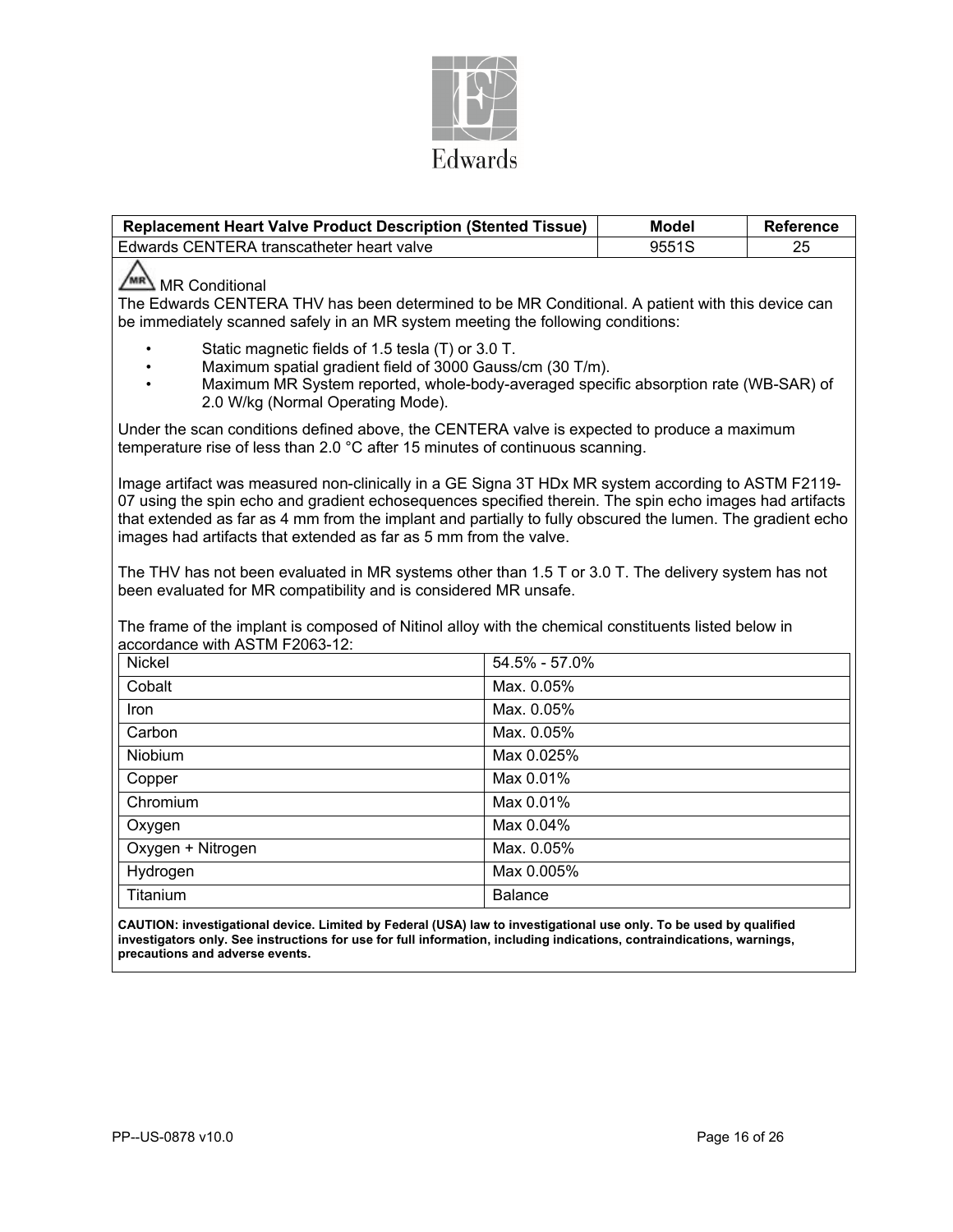

|                                                                                                                                                                                                                                                                                                                                            | <b>Replacement Heart Valve Product Description (Stented Tissue)</b>                                                                                                                                                                                                                                 | <b>Model</b> | <b>Reference</b> |  |  |  |
|--------------------------------------------------------------------------------------------------------------------------------------------------------------------------------------------------------------------------------------------------------------------------------------------------------------------------------------------|-----------------------------------------------------------------------------------------------------------------------------------------------------------------------------------------------------------------------------------------------------------------------------------------------------|--------------|------------------|--|--|--|
| Edwards Alterra adaptive prestent in conjunction with                                                                                                                                                                                                                                                                                      |                                                                                                                                                                                                                                                                                                     | 29AP4045.    | N/A              |  |  |  |
| Edwards SAPIEN 3 transcatheter heart valve                                                                                                                                                                                                                                                                                                 |                                                                                                                                                                                                                                                                                                     | 9600TFX      |                  |  |  |  |
| MR Conditional<br>Non-clinical testing has demonstrated that the Edwards Alterra Adaptive Prestent, alone or with a<br>deployed SAPIEN 3 transcatheter heart valve, is MR Conditional. A patient with this device can be<br>scanned safely immediately after placement of this device in an MR system meeting the following<br>conditions: |                                                                                                                                                                                                                                                                                                     |              |                  |  |  |  |
| Static magnetic fields of 1.5 tesla (T) or 3.0 T.<br>Maximum spatial gradient field of 3000 Gauss/cm (30 T/m) or less.<br>Maximum MR System reported, whole-body-averaged specific absorption rate (WB-SAR) of<br>2.0 W/kg (Normal Operating Mode).                                                                                        |                                                                                                                                                                                                                                                                                                     |              |                  |  |  |  |
|                                                                                                                                                                                                                                                                                                                                            | Under the scan conditions defined above, the Edwards Alterra prestent is expected to produce a<br>maximum temperature rise of 4.0 °C or less after 15 minutes of continuous scanning.                                                                                                               |              |                  |  |  |  |
| images.                                                                                                                                                                                                                                                                                                                                    | In non-clinical testing, the image artifact caused by the device extends as far as 6.6 mm for gradient echo<br>images when scanned using a 3.0 T MRI system. The artifact obscures the device lumen in gradient echo<br>The implant has not been evaluated in MR systems other than 1.5 T or 3.0 T. |              |                  |  |  |  |
|                                                                                                                                                                                                                                                                                                                                            | The frame of the valve implant is composed of MP35N alloy with the chemical constituents listed below:                                                                                                                                                                                              |              |                  |  |  |  |
| Carbon                                                                                                                                                                                                                                                                                                                                     | max. 0.025 wt.-%                                                                                                                                                                                                                                                                                    |              |                  |  |  |  |
| Silicon                                                                                                                                                                                                                                                                                                                                    | max. 0.15 wt.-%                                                                                                                                                                                                                                                                                     |              |                  |  |  |  |
| Manganese                                                                                                                                                                                                                                                                                                                                  | max. 0.15 wt.-%                                                                                                                                                                                                                                                                                     |              |                  |  |  |  |
| Phosphorus                                                                                                                                                                                                                                                                                                                                 | max. 0.015 wt.-%                                                                                                                                                                                                                                                                                    |              |                  |  |  |  |
| Sulfur                                                                                                                                                                                                                                                                                                                                     | max. 0.010 wt.-%                                                                                                                                                                                                                                                                                    |              |                  |  |  |  |
| Chromium                                                                                                                                                                                                                                                                                                                                   | 19.0 - 21.0 wt.-%                                                                                                                                                                                                                                                                                   |              |                  |  |  |  |
| Nickel                                                                                                                                                                                                                                                                                                                                     | $33.0 - 37.0$ wt.-%                                                                                                                                                                                                                                                                                 |              |                  |  |  |  |
| Iron                                                                                                                                                                                                                                                                                                                                       | max. 1.0 wt.-%                                                                                                                                                                                                                                                                                      |              |                  |  |  |  |
| Molybdenum                                                                                                                                                                                                                                                                                                                                 | $9 - 10.5$ wt.-%                                                                                                                                                                                                                                                                                    |              |                  |  |  |  |
| Titanium                                                                                                                                                                                                                                                                                                                                   | max. 1.0 wt.-%                                                                                                                                                                                                                                                                                      |              |                  |  |  |  |
| Boron                                                                                                                                                                                                                                                                                                                                      | max. 0.015 wt.-%                                                                                                                                                                                                                                                                                    |              |                  |  |  |  |
| Cobalt                                                                                                                                                                                                                                                                                                                                     | balance                                                                                                                                                                                                                                                                                             |              |                  |  |  |  |

(continues on next page)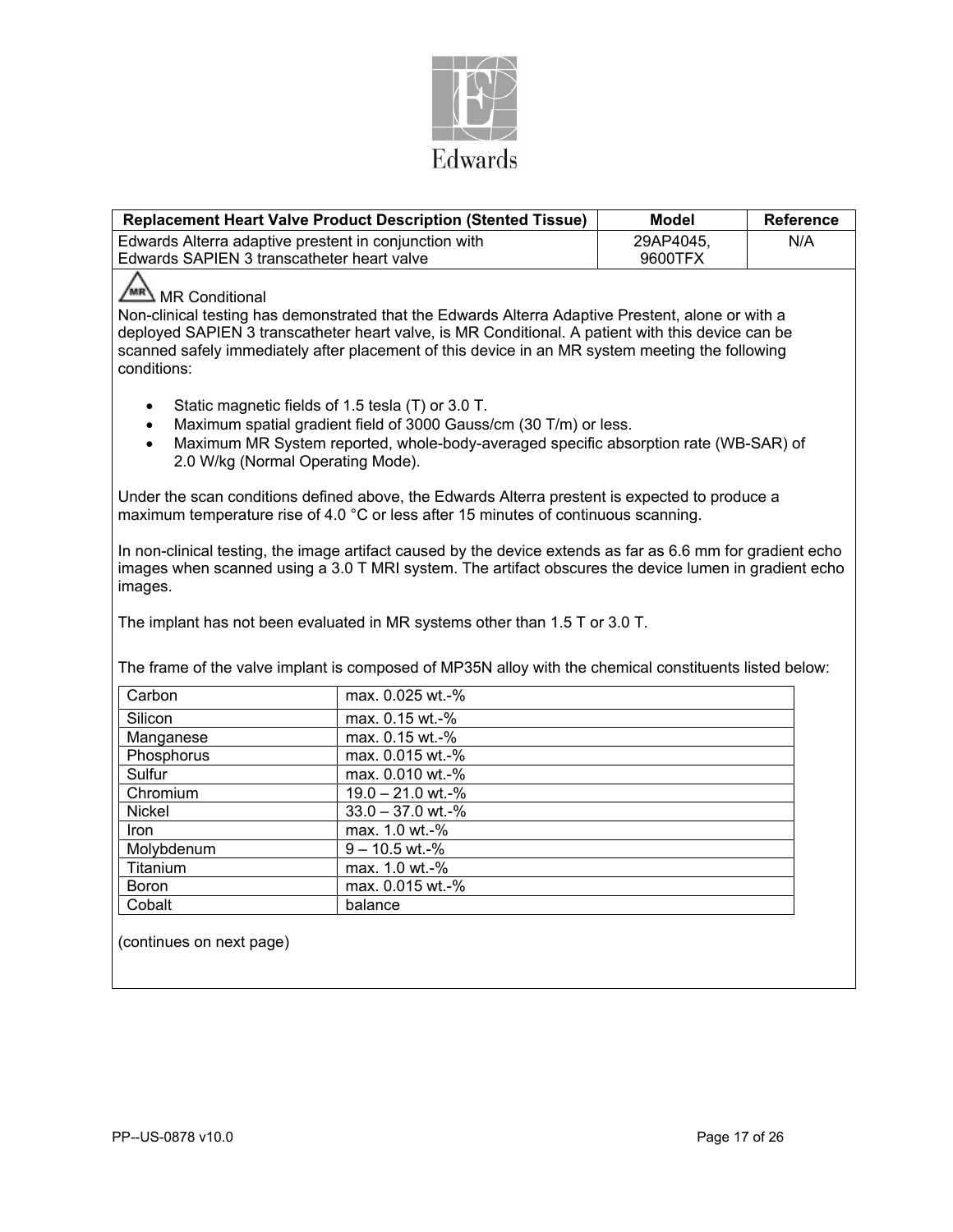

| <b>Replacement Heart Valve Product Description (Stented Tissue)</b>                                                                             | Model          | <b>Reference</b> |  |  |  |  |  |  |
|-------------------------------------------------------------------------------------------------------------------------------------------------|----------------|------------------|--|--|--|--|--|--|
| Edwards Alterra adaptive prestent in conjunction with                                                                                           | 29AP4045,      | N/A              |  |  |  |  |  |  |
| Edwards SAPIEN 3 transcatheter heart valve                                                                                                      |                | 9600TFX          |  |  |  |  |  |  |
| (continued from previous page)                                                                                                                  |                |                  |  |  |  |  |  |  |
| The frame of the prestent implant is composed of Nitinol alloy with the chemical constituents listed below<br>in accordance with ASTM F2063-12: |                |                  |  |  |  |  |  |  |
| <b>Nickel</b>                                                                                                                                   | 54.5% - 57.0%  |                  |  |  |  |  |  |  |
| Cobalt                                                                                                                                          | Max. 0.05%     |                  |  |  |  |  |  |  |
| <b>Iron</b>                                                                                                                                     | Max. 0.05%     |                  |  |  |  |  |  |  |
| Carbon                                                                                                                                          | Max. 0.05%     |                  |  |  |  |  |  |  |
| <b>Niobium</b>                                                                                                                                  | Max 0.025%     |                  |  |  |  |  |  |  |
| Copper                                                                                                                                          | Max 0.01%      |                  |  |  |  |  |  |  |
| Chromium                                                                                                                                        | Max 0.01%      |                  |  |  |  |  |  |  |
| Oxygen                                                                                                                                          | Max 0.04%      |                  |  |  |  |  |  |  |
| Oxygen + Nitrogen                                                                                                                               | Max. 0.05%     |                  |  |  |  |  |  |  |
| Hydrogen                                                                                                                                        | Max 0.005%     |                  |  |  |  |  |  |  |
| Titanium                                                                                                                                        | <b>Balance</b> |                  |  |  |  |  |  |  |
|                                                                                                                                                 |                |                  |  |  |  |  |  |  |

**CAUTION: investigational device. Limited by Federal (USA) law to investigational use only. To be used by qualified investigators only. See instructions for use for full information, including indications, contraindications, warnings, precautions and adverse events.**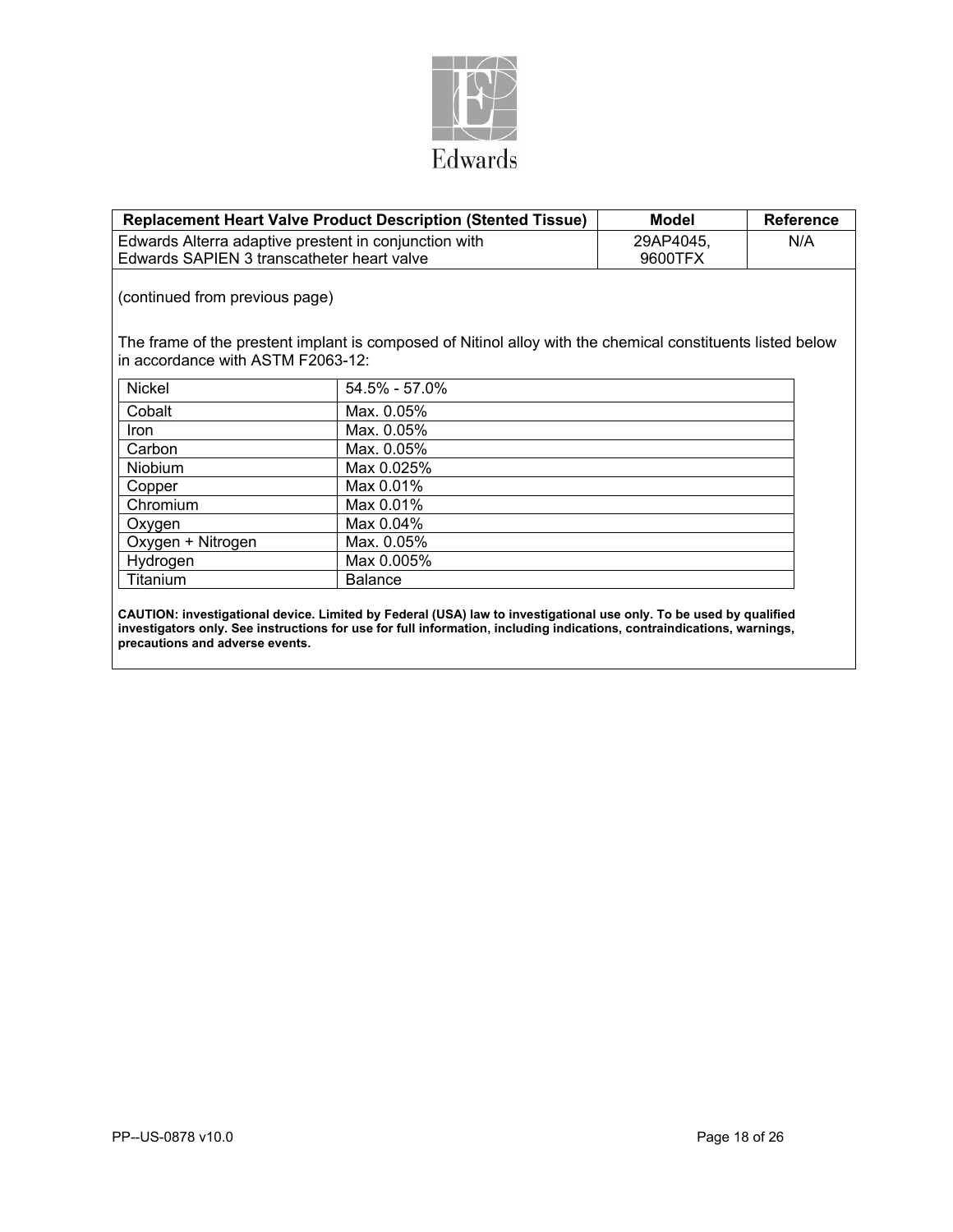

| <b>Replacement Heart Valve Product Description</b><br>(Stented Tissue)                                                                                                                                                                                                                                                                                                                                                                                                                                                              | <b>Model</b>                               | <b>Reference</b> |  |  |  |  |  |  |
|-------------------------------------------------------------------------------------------------------------------------------------------------------------------------------------------------------------------------------------------------------------------------------------------------------------------------------------------------------------------------------------------------------------------------------------------------------------------------------------------------------------------------------------|--------------------------------------------|------------------|--|--|--|--|--|--|
| SAPIEN M3 Dock in conjunction with the<br><b>SAPIEN M3 valve</b>                                                                                                                                                                                                                                                                                                                                                                                                                                                                    | 9770DDS/9780DDS/9680DSC<br>with 9680TFX29M |                  |  |  |  |  |  |  |
| <b>MR Conditional</b>                                                                                                                                                                                                                                                                                                                                                                                                                                                                                                               |                                            |                  |  |  |  |  |  |  |
| Non-clinical testing has demonstrated that the Edwards SAPIEN M3 Dock implant, with a deployed<br>SAPIEN M3 valve, is MR Conditional. A patient can be scanned safely immediately after placement of<br>these devices under the following conditions:<br>Static magnetic field of 1.5 tesla or 3.0 tesla only<br>Maximum spatial gradient field of 3,000 gauss/cm (30 T/m) or less<br>$\bullet$<br>Maximum MR system reported, whole body averaged specific absorption rate (SAR) of 2 W/kg<br>$\bullet$<br>(Normal Operating Mode) |                                            |                  |  |  |  |  |  |  |
| Under the scan conditions defined above, the Edwards SAPIEN M3 implant is expected to produce a<br>maximum temperature rise of 2 °C or less after 15 minutes of continuous scanning.                                                                                                                                                                                                                                                                                                                                                |                                            |                  |  |  |  |  |  |  |
| In non-clinical testing, the image artifact caused by the device extends approximately 8 mm from the<br>implant when imaged with spin echo pulse sequence and a 3.0 tesla MRI system. The lumen of the valve<br>inside the dock was partially to fully obscured in spin and echo gradient images.                                                                                                                                                                                                                                   |                                            |                  |  |  |  |  |  |  |
| Reduction in artifact may be possible with sequences designed for reduction of metal artifact.                                                                                                                                                                                                                                                                                                                                                                                                                                      |                                            |                  |  |  |  |  |  |  |
| CAUTION: investigational device. Limited by Federal (USA) law to investigational use only. To be used by qualified<br>investigators only. See instructions for use for full information, including indications, contraindications, warnings,<br>precautions and adverse events.                                                                                                                                                                                                                                                     |                                            |                  |  |  |  |  |  |  |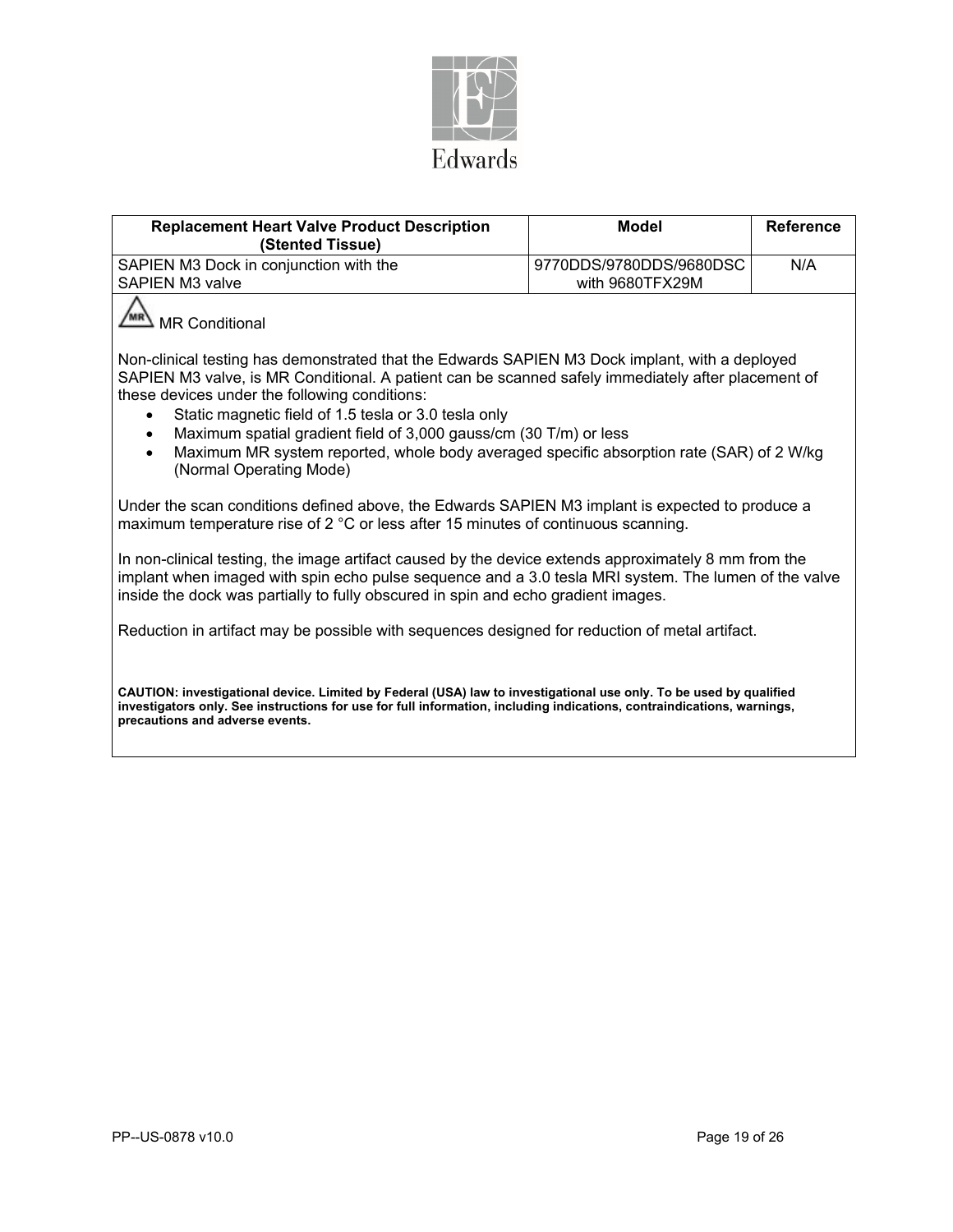

| <b>Replacement Heart Valve Product Description (Stentless Tissue)</b>                                | <b>Models</b> |  |  |  |  |
|------------------------------------------------------------------------------------------------------|---------------|--|--|--|--|
| Edwards Prima aortic stentless bioprosthesis                                                         | 2500          |  |  |  |  |
| Edwards Prima Plus aortic stentless bioprosthesis                                                    | 2500P         |  |  |  |  |
| These valves are made of porcine aortic valves and there are no metallic components. Therefore there |               |  |  |  |  |
| are no MRI issues for these implants, and they may be considered as MR safe.                         |               |  |  |  |  |

|                                 |                                                                                 | <b>Replacement Heart Valve Product Description</b>                                                           |         | <b>Models</b>             |                         |                   | <b>Reference</b> |       |
|---------------------------------|---------------------------------------------------------------------------------|--------------------------------------------------------------------------------------------------------------|---------|---------------------------|-------------------------|-------------------|------------------|-------|
|                                 | (Ball and Cage Mechanical)                                                      |                                                                                                              |         |                           |                         |                   |                  |       |
|                                 |                                                                                 | Starr-Edwards aortic and mitral prostheses                                                                   |         |                           | 1000, 1200, 2300, 2310, |                   |                  | 2, 3  |
|                                 |                                                                                 |                                                                                                              |         |                           | 2400, 6000, 6120, 6300, |                   |                  |       |
|                                 |                                                                                 |                                                                                                              |         |                           | 6310, 6320, 6400        |                   |                  |       |
|                                 |                                                                                 | Testing of these devices in a static magnetic field up to 1.5 tesla show that they are safe during MR        |         |                           |                         |                   |                  |       |
|                                 | procedures performed at 1.5 tesla or less though they are weakly ferromagnetic. |                                                                                                              |         |                           |                         |                   |                  |       |
| <b>Starr-Edwards prostheses</b> |                                                                                 | 2, 4, 5<br>Pre-1000, Pre-6000, 1260,                                                                         |         |                           |                         |                   |                  |       |
|                                 |                                                                                 |                                                                                                              |         | 2320, 6520 (plastic disk) |                         |                   |                  |       |
|                                 |                                                                                 | Testing of these devices in a static magnetic field up to 2.35 tesla show that they are safe during MR       |         |                           |                         |                   |                  |       |
|                                 |                                                                                 | procedures performed at 2.35 tesla or less though they are weakly ferromagnetic.                             |         |                           |                         |                   |                  |       |
|                                 |                                                                                 | Valve cages are comprised of Stellite 21. Additionally, the hollow balls of the metallic ball valves (Models |         |                           |                         |                   |                  |       |
|                                 |                                                                                 | 2300, 2310, 2320, 2400, 6300, 6310, 6320 and 6400) are also composed of Stellite 21. The nominal             |         |                           |                         |                   |                  |       |
|                                 | composition (wt. percent) of Stellite 21 is as follows:                         |                                                                                                              |         |                           |                         |                   |                  |       |
| Cobalt                          | Carbon                                                                          | Manganese                                                                                                    | Silicon | Chromium                  | <b>Nickel</b>           | <b>Molvbdenum</b> |                  | Iron  |
| 61.5%                           | $< 0.35\%$                                                                      | < 1.0                                                                                                        | 1.0%    | 28.5%                     | $1.0\%$                 | 6%                |                  | 0.75% |

| <b>Replacement Heart Valve Product Description</b>                                                      |                    |          |            | <b>Models</b> |            | <b>Reference</b> |            |                                                                                                          |
|---------------------------------------------------------------------------------------------------------|--------------------|----------|------------|---------------|------------|------------------|------------|----------------------------------------------------------------------------------------------------------|
| (Bileaflet Mechanical)                                                                                  |                    |          |            |               |            |                  |            |                                                                                                          |
| Edwards-Duromedics aortic and mitral bileaflet prostheses                                               |                    |          | 3160, 9120 |               | 2          |                  |            |                                                                                                          |
| Testing of these devices in a static magnetic field up to 1.5 tesla show that they are safe during MR   |                    |          |            |               |            |                  |            |                                                                                                          |
|                                                                                                         |                    |          |            |               |            |                  |            | procedures performed at 1.5 tesla or less. Valve housings are composed of solid pyrolytic carbon and the |
| leaflets are graphite substrate coated with pyrolytic carbon. The retainer rings in the sewing ring are |                    |          |            |               |            |                  |            |                                                                                                          |
| commercially pure titanium grade II. The stiffener rings are Stellite 25. The nominal composition (wt.  |                    |          |            |               |            |                  |            |                                                                                                          |
| percent) for Stellite 25 is as follows:                                                                 |                    |          |            |               |            |                  |            |                                                                                                          |
| Cobalt                                                                                                  | Chromium           | Tunasten |            | Nickel        | Iron       |                  | Manganese  | Carbon                                                                                                   |
| 50%                                                                                                     | 20%                | 15%      |            | 10%           | $< 3\%$    |                  | 1.5%       | 0.1%                                                                                                     |
| The nominal composition (wt. percent) for commercially pure titanium grade II is as follows:            |                    |          |            |               |            |                  |            |                                                                                                          |
| Nitrogen                                                                                                | Carbon<br>Hydrogen |          |            | Iron          |            | Oxygen           | Titanium   |                                                                                                          |
| $< 0.03\%$                                                                                              | $< 0.10\%$         | < 0.012% |            |               | $< 0.30\%$ |                  | $< 0.25\%$ | 99%                                                                                                      |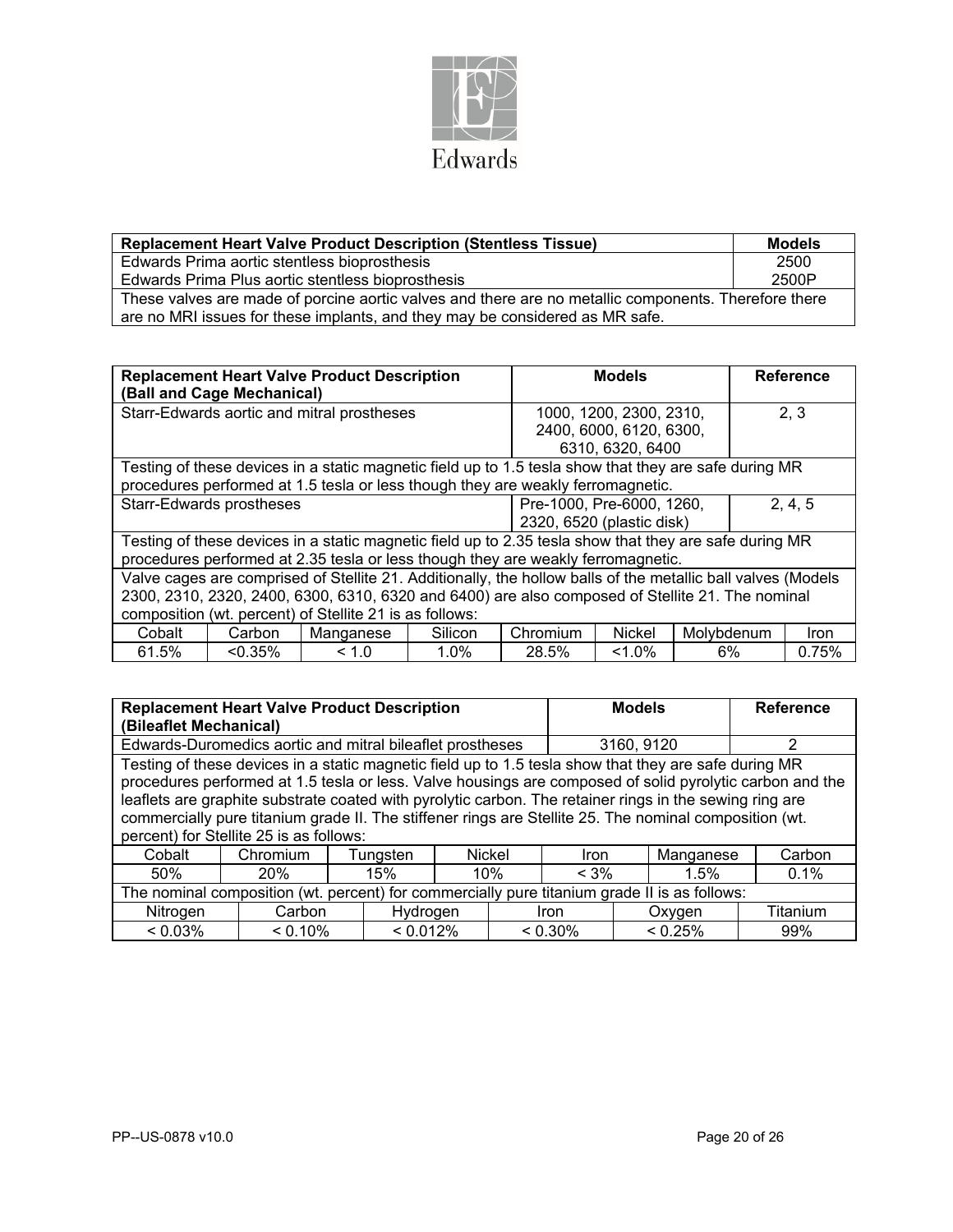

| (Bileaflet Mechanical)                                                                                                                                                                                                                                                                                                                                                                                                                             | <b>Replacement Heart Valve Product Description</b> |                                                      |             | <b>Models</b>            |                            | <b>Reference</b>          |                             |  |  |  |
|----------------------------------------------------------------------------------------------------------------------------------------------------------------------------------------------------------------------------------------------------------------------------------------------------------------------------------------------------------------------------------------------------------------------------------------------------|----------------------------------------------------|------------------------------------------------------|-------------|--------------------------|----------------------------|---------------------------|-----------------------------|--|--|--|
|                                                                                                                                                                                                                                                                                                                                                                                                                                                    |                                                    | Edwards MIRA aortic and mitral mechanical valves     |             | 3600, 3600f, 3600u, 9600 |                            |                           |                             |  |  |  |
|                                                                                                                                                                                                                                                                                                                                                                                                                                                    |                                                    | (Caution: Investigational device. Limited by Federal |             |                          |                            |                           |                             |  |  |  |
| law to investigational use.)                                                                                                                                                                                                                                                                                                                                                                                                                       |                                                    |                                                      |             |                          |                            |                           |                             |  |  |  |
| Testing of these devices in a magnetic field of 1.5, 3.0, and 8.0 tesla has shown that these devices are<br>safe and compatible during MRI (magnetic resonance imaging) procedures. Valve housing is composed<br>of ASTM B348 Grade 5 Ti-6Al-4V titanium alloy coated with turbostatic carbon. Leaflets are composed of<br>graphite substrate coated with pyrolytic carbon. The nominal composition for Ti-6Al-4V titanium alloy is<br>as follows: |                                                    |                                                      |             |                          |                            |                           |                             |  |  |  |
| Nitrogen                                                                                                                                                                                                                                                                                                                                                                                                                                           | Carbon                                             | Hydrogen                                             | <b>Iron</b> | Oxygen                   | <b>Aluminum</b>            | Vanadium                  | Titanium                    |  |  |  |
| $< 0.03\%$                                                                                                                                                                                                                                                                                                                                                                                                                                         | $< 0.10\%$                                         | < 0.0125%                                            | $< 0.40\%$  | $< 0.20\%$               | 5.5 <sub>to</sub><br>6.75% | 3.5 <sub>to</sub><br>4.5% | <b>Balance</b><br>$(-90\%)$ |  |  |  |

| <b>Valve Repair Product Description</b>                                                                                                                                                                                                                                              |                                                                    |            |             |            |          | <b>Models</b> | <b>Reference</b> |  |  |  |
|--------------------------------------------------------------------------------------------------------------------------------------------------------------------------------------------------------------------------------------------------------------------------------------|--------------------------------------------------------------------|------------|-------------|------------|----------|---------------|------------------|--|--|--|
| Carpentier-Edwards Classic annuloplasty mitral and tricuspid rings                                                                                                                                                                                                                   |                                                                    |            |             |            |          | 4400, 4500    |                  |  |  |  |
| with Duraflo treatment                                                                                                                                                                                                                                                               | Carpentier-Edwards Classic annuloplasty mitral and tricuspid rings | 4425, 4525 |             |            |          |               |                  |  |  |  |
| Edwards MC3 Tricuspid annuloplasty ring                                                                                                                                                                                                                                              |                                                                    |            |             |            |          | 4900          |                  |  |  |  |
| Testing of these devices in a magnetic field of 1.5 tesla has shown that these devices are safe and<br>compatible during MRI (magnetic resonance imaging) procedures. Rings have titanium alloy cores. The<br>nominal composition (wt. percent) of the titanium alloy is as follows: |                                                                    |            |             |            |          |               |                  |  |  |  |
| Nitrogen                                                                                                                                                                                                                                                                             | Carbon                                                             | Hvdrogen   | <b>Iron</b> | Oxygen     | Aluminum | Titanium      |                  |  |  |  |
| $< 0.05\%$                                                                                                                                                                                                                                                                           | $< 0.08\%$                                                         | < 0.012%   | 0.25%       | $< 0.13\%$ | 6%       | $4\%$         | 89%              |  |  |  |

## *Exceptions:*

Carpentier-Edwards annuloplasty rings, Models 4400 and 4500, marketed from 1980 to 1983, were made of stainless steel. Therefore we are unable to advise on the safety of MR procedures for patients with these particular annuloplasty rings. These older rings were labeled with lot numbers (not serial numbers) that had the following format: 1C005 (i.e., where the first character was numeric, the second character was a letter from A to L and the last three or four characters were numeric).

|                                                                                                                                                                                                                                                                     | <b>Valve Repair Product Description</b>                        | <b>Models</b> |       | <b>Reference</b> |                   |  |          |  |  |
|---------------------------------------------------------------------------------------------------------------------------------------------------------------------------------------------------------------------------------------------------------------------|----------------------------------------------------------------|---------------|-------|------------------|-------------------|--|----------|--|--|
|                                                                                                                                                                                                                                                                     | Carpentier-McCarthy-Adams IMR ETIogix mitral annuloplasty ring | 4100          |       |                  |                   |  |          |  |  |
|                                                                                                                                                                                                                                                                     | GeoForm mitral annuloplasty ring                               | 4200          |       |                  |                   |  |          |  |  |
| The device has been shown not to have magnetic interactions at up to 8 tesla. It is also safe with respect<br>to RF heating at 1.2 W/kg for up to 15 minutes. Artifacts have been determined at 1.5 tesla. Optimization<br>of MR imaging parameters is recommended. |                                                                |               |       |                  |                   |  |          |  |  |
| Rings have titanium alloy cores. The nominal composition (wt. percent) of the titanium alloy is as follows:                                                                                                                                                         |                                                                |               |       |                  |                   |  |          |  |  |
| Nitrogen                                                                                                                                                                                                                                                            | C <sub>arhon</sub>                                             | Hydrogen      | Ir∩n. | Oxynen           | Aluminum Vanadium |  | Titanium |  |  |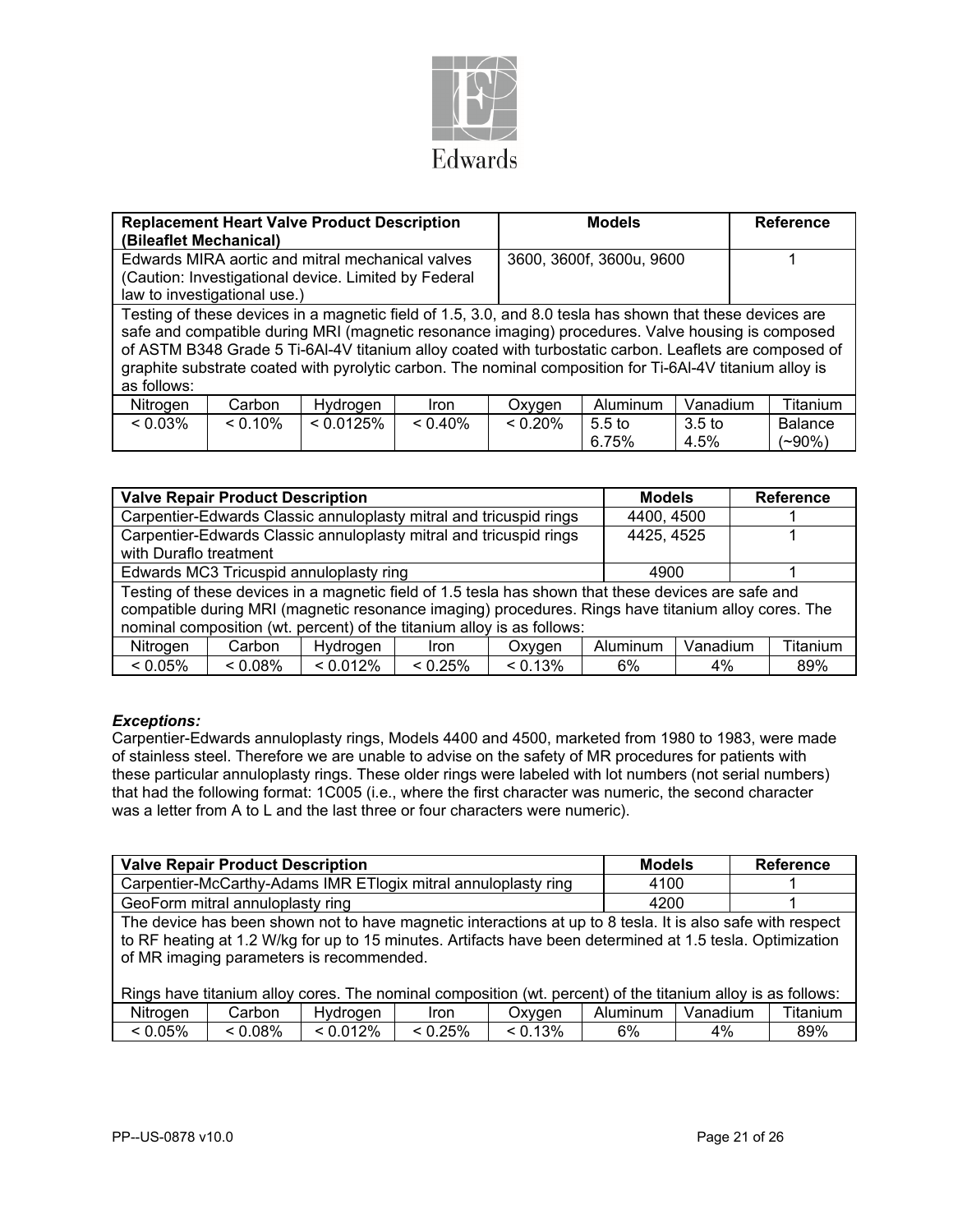

| <b>Valve Repair Product Description</b>                                                                                                                                                                                                                           | <b>Models</b> |
|-------------------------------------------------------------------------------------------------------------------------------------------------------------------------------------------------------------------------------------------------------------------|---------------|
| Cosgrove-Edwards annuloplasty mitral and tricuspid band                                                                                                                                                                                                           | 4600          |
| Cosgrove-Edwards annuloplasty mitral and tricuspid band with Duraflo treatment                                                                                                                                                                                    | 4625          |
| These bands are composed of a silicone rubber strip impregnated with barium sulfate covered with a knit<br>polyester cloth and there are no metallic components. Therefore, there are no MRI issues for these<br>implants, and they may be considered as MR safe. |               |

|                                                                 | <b>Valve Repair Product Description</b>                                                                 | <b>Models</b> |                                                                                                         | <b>Reference</b> |            |            |             |  |  |
|-----------------------------------------------------------------|---------------------------------------------------------------------------------------------------------|---------------|---------------------------------------------------------------------------------------------------------|------------------|------------|------------|-------------|--|--|
|                                                                 | Carpentier-Edwards Physio mitral annuloplasty ring                                                      | 4450          |                                                                                                         |                  |            |            |             |  |  |
| Carpentier-Edwards Physio mitral annuloplasty ring with Duraflo |                                                                                                         |               |                                                                                                         |                  |            |            |             |  |  |
| Treatment                                                       |                                                                                                         |               |                                                                                                         |                  |            |            |             |  |  |
|                                                                 | Testing of these devices indicates that MR procedures may be conducted safely with static fields of 1.5 |               |                                                                                                         |                  |            |            |             |  |  |
|                                                                 |                                                                                                         |               | tesla and 3.0 tesla. Rings have corrosion-resistant cobalt-chromium spring alloy bands separated by     |                  |            |            |             |  |  |
|                                                                 |                                                                                                         |               | polyester film strips covered by silicone rubber and a knit polyester covering. The nominal composition |                  |            |            |             |  |  |
|                                                                 |                                                                                                         |               | (wt. percent) of the cobalt-chromium alloy is as follows:                                               |                  |            |            |             |  |  |
| Cobalt                                                          | Chromium                                                                                                | Nickel        | Molybdenum                                                                                              | Manganese        | Carbon     | Beryllium  | <b>Iron</b> |  |  |
| 40%                                                             | 20%                                                                                                     | 15%           | 7%                                                                                                      | 2%               | $< 0.10\%$ | $< 0.10\%$ | 16.0%       |  |  |

| <b>Valve Repair Product Description</b>               | Model | Reference |
|-------------------------------------------------------|-------|-----------|
| Carpentier-Edwards Physio II mitral annuloplasty ring | 5200  |           |

# **MR Conditional**

Non-clinical testing has demonstrated that the Carpentier-Edwards Physio II annuloplasty ring, model 5200, is MR Conditional. A patient with this annuloplasty ring can be scanned safely, immediately after placement of this implant under the following conditions:

• Static magnetic field of 3 tesla or less

• Spatial gradient field of 720 gauss/cm or less

• Maximum MR system reported whole-body-averaged specific absorption rate (SAR) of 3 W/kg for 15 minutes of scanning

In non-clinical testing, the Carpentier-Edwards Physio II annuloplasty ring produced a temperature rise of less than or equal to 1.8 °C at a maximum MR system reported whole-body-averaged specific absorption rate (SAR) of 3 W/kg for 15 minutes of MR scanning in a 3 tesla MR System.

MR image quality may be compromised if the area of interest is in the same area or relatively close to the position of the device. Optimization of MR imaging parameters is recommended.

Rings have metal alloy bands separated by polyester film strips covered by silicone rubber and a woven polyester covering. The nominal composition (wt. percent) of the metal alloy is as follows:

| Cobalt | Chromium | Nickel | Molvbdenum | Manganese | Carbon     | Beryllium   | Iron |
|--------|----------|--------|------------|-----------|------------|-------------|------|
| 40%    | 20%      | 15%    | 7%         | 2%        | 10%<br><0. | 10%<br>< 0. | 16%  |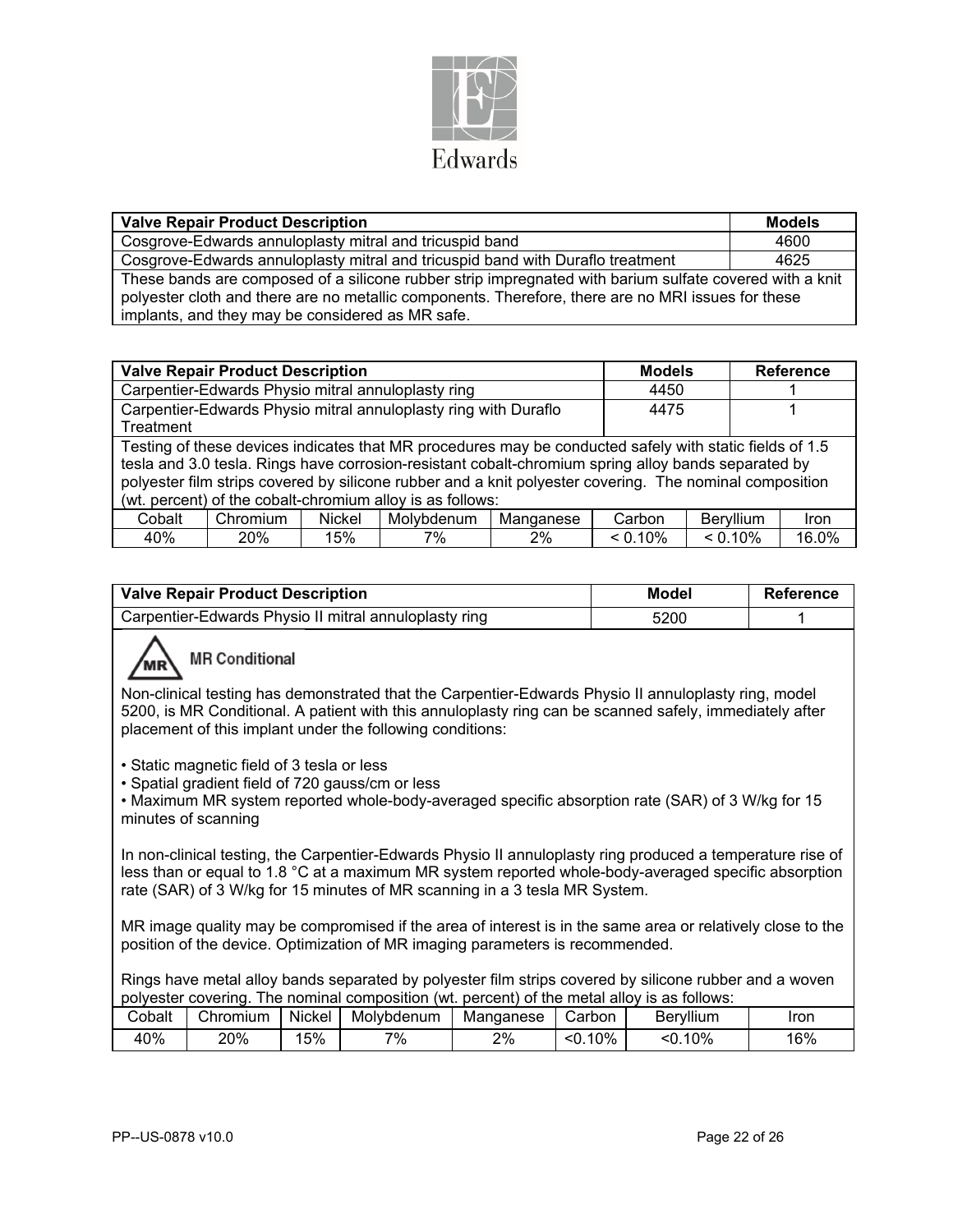

| <b>Valve Repair Product Description</b> | Model | Reference |
|-----------------------------------------|-------|-----------|
| Physio Flex annuloplasty ring           | 5300  | 24        |



# **MR Conditional**

Non-clinical testing demonstrated that the Physio Flex annuloplasty ring, model 5300, is MR conditional. A patient with this device can be safely scanned in an MR system meeting the following conditions:

- Static magnetic field of 1.5T and 3.0T only
- Maximum MR spatial gradient field of 3000 gauss/cm (30 T/m) or less
- Maximum MR system reported, whole body averaged specific absorption rate (SAR) of < 2 W/kg (Normal Operating Mode)

Under the scan conditions above, the Physio Flex annuloplasty ring, model 5300 is expected to produce a maximum temperature rise of 2 °C after 15 minutes of continuous scanning.

In non-clinical testing, the image artifact caused by the device extends approximately 6 mm from the Physio Flex annuloplasty ring when imaged with a gradient echo pulse sequence and a 3.0 tesla MRI system. Optimization of MR imaging parameters is recommended.

The Physio Flex annuloplasty rings have nitinol cores. The nominal composition (wt. percent) of the nitinol is as follows:

| Nickel | Carbon     | Cobalt     | Copper     | Chromium | Iron       | Niobium     | Nitrogen +<br>Oxvgen | Titanium |
|--------|------------|------------|------------|----------|------------|-------------|----------------------|----------|
| 55.8%  | $< 0.04\%$ | $< 0.05\%$ | $< 0.01\%$ | < 0.01%  | $< 0.05\%$ | $< 0.025\%$ | $< 0.04\%$           | Bal      |

| <b>Valve Repair Product Description</b>                                                                                                                                                                                                                                              |            |          |            |            | Model    | <b>Reference</b> |          |
|--------------------------------------------------------------------------------------------------------------------------------------------------------------------------------------------------------------------------------------------------------------------------------------|------------|----------|------------|------------|----------|------------------|----------|
| Carpentier-Edwards Physio Tricuspid annuloplasty ring                                                                                                                                                                                                                                |            |          |            |            | 6200     |                  |          |
| Testing of these devices in a magnetic field of 3.0 tesla has shown that these devices are safe and<br>compatible during MRI (magnetic resonance imaging) procedures. Rings have titanium alloy cores. The<br>nominal composition (wt. percent) of the titanium alloy is as follows: |            |          |            |            |          |                  |          |
| Nitrogen                                                                                                                                                                                                                                                                             | Carbon     | Hydrogen | Iron       | Oxygen     | Aluminum | Vanadium         | Titanium |
| $< 0.05\%$                                                                                                                                                                                                                                                                           | $< 0.08\%$ | < 0.012% | $< 0.25\%$ | $< 0.13\%$ | 6%       | 4%               | 89%      |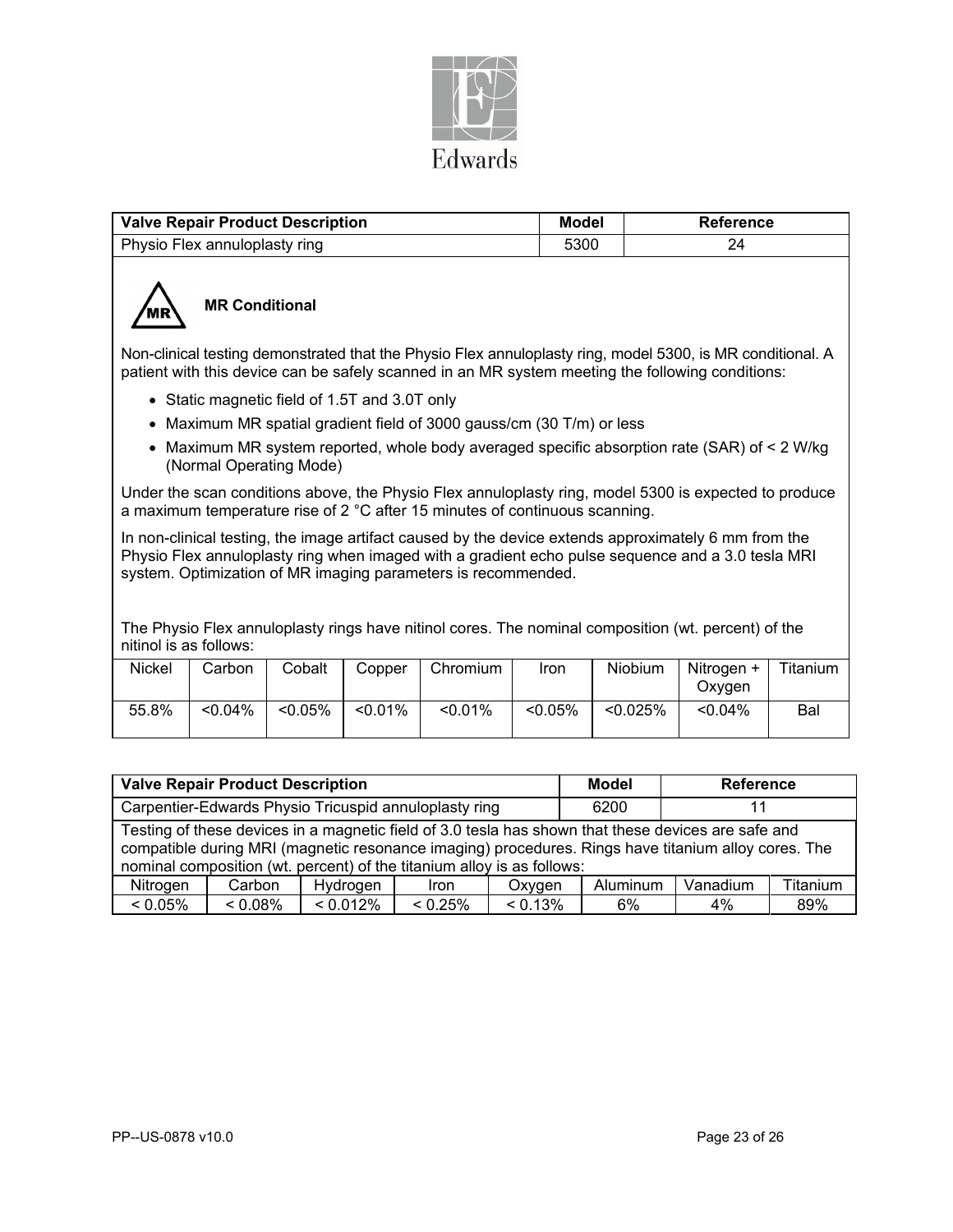

| <b>Valve Repair Product Description</b>                                                                                                                                                                                                                                      |                       |          | <b>Model</b> | <b>Reference</b> |                 |          |          |
|------------------------------------------------------------------------------------------------------------------------------------------------------------------------------------------------------------------------------------------------------------------------------|-----------------------|----------|--------------|------------------|-----------------|----------|----------|
| dETlogix mitral annuloplasty ring                                                                                                                                                                                                                                            |                       |          |              |                  | 5100            |          |          |
|                                                                                                                                                                                                                                                                              | <b>MR Conditional</b> |          |              |                  |                 |          |          |
| Non-clinical testing has demonstrated that the dETlogix annuloplasty ring, model 5100, is MR<br>Conditional. A patient with the dETlogix annuloplasty ring can be scanned safely, immediately after<br>placement of this implant under the following conditions:             |                       |          |              |                  |                 |          |          |
| Static magnetic field of 3 tesla or less<br>Spatial gradient field of 720 gauss/cm or less<br>$\bullet$<br>Maximum MR system reported whole-body-averaged specific absorption rate (SAR) of 3 W/kg for 15<br>$\bullet$<br>minutes of scanning                                |                       |          |              |                  |                 |          |          |
| In non-clinical testing, the dETIogix annuloplasty ring produced a temperature rise of less than or equal to<br>0.6 °C at a maximum MR system reported whole-body-averaged specific absorption rate (SAR) of 3 W/kg<br>for 15 minutes of MR scanning in a 3 tesla MR System. |                       |          |              |                  |                 |          |          |
| MR image quality may be compromised if the area of interest is in the same area or relatively close to the<br>position of the device. Optimization of MR imaging parameters is recommended.                                                                                  |                       |          |              |                  |                 |          |          |
| The ring has a titanium alloy core. The nominal composition (wt. percent) of the titanium alloy is as<br>follows:                                                                                                                                                            |                       |          |              |                  |                 |          |          |
| Nitroαen                                                                                                                                                                                                                                                                     | C <sub>arhon</sub>    | Hydrogen | lron.        | Oxygen           | <b>Aluminum</b> | Vanadium | Titanium |

| Nitrogen | .arbonث | Hvdroaen | Iror  | Oxvaen | Aluminum | Vanadium | ---<br>∣itanıum |
|----------|---------|----------|-------|--------|----------|----------|-----------------|
| 0.05%    | 0.08%   | < 0.012% | 0.25% | 13%    | 6%       | 4%       | 89%             |

| <b>Bovine Pericardial Patch</b>                                                                    | Model |  |  |  |  |
|----------------------------------------------------------------------------------------------------|-------|--|--|--|--|
| <b>Bovine Pericardial Patch</b>                                                                    | 4700  |  |  |  |  |
| These patches are constructed from bovine pericardial tissue and there are no metallic components. |       |  |  |  |  |
| Therefore this device is MR Safe.                                                                  |       |  |  |  |  |

Contact us in the USA at 800-424-3278 or outside the USA at 949-250-2500 if you have any questions.

Sincerely, Technical Support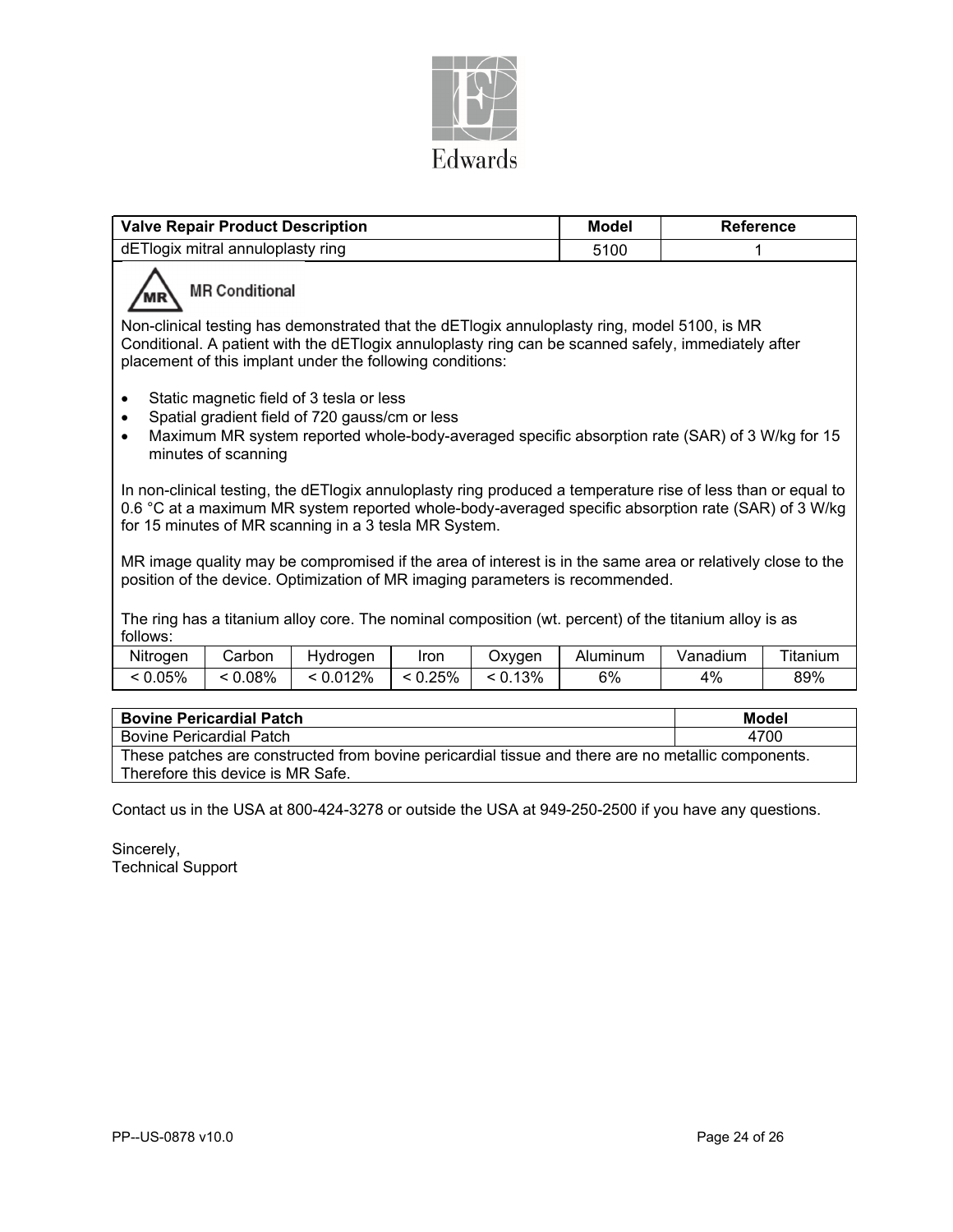

## *References:*

- 1. Shellock FG, Prosthetic heart valves and annuloplasty rings: assessment of magnetic field interactions, heating, and artifacts at 1.5 tesla. *Journal of Cardiovascular Magnetic Resonance*  2001; 3(4):317-324.
- 2. Shellock, F.G., *Pocket Guide to MR Procedures and Metallic Objects: Update 2000*, Lippincott Williams & Wilkins, Philadelphia, PA, 2000.
- 3. Shellock, F.G., Crues, J.V. High-field-strength MR imaging and metallic biomedical implants: an ex-vivo evaluation of deflection forces. *Am J Roentgenol* 1988; 151:389-392.
- 4. Soulen, R.L., et al, Magnetic Resonance Imaging of Prosthetic Heart Valves, *Radiology* 1985; 154:705-707.
- 5. Hassler M., Le Bas J.F., Wolf J.E., et al. Effects of magnetic fields used in MRI on 15 prosthetic heart valves. *J Radiol* 1986; 67:661-666.
- 6. Ahmed, S., Shellock, F.G. Magnetic resonance imaging safety: implications for cardiovascular patients. *Journal of Cardiovascular Magnetic Resonance* 2001; 3(3):171- 182.
- 7. Randall, P.A., et al, Magnetic Resonance Imaging of Prosthetic Cardiac Valves In Vitro and In Vivo, *Am J Cardiology* 1988; 62:973-976.
- 8. Shellock, F.G., MR Imaging of Metallic Implants and Materials: A Compilation of the Literature, *Am J Roentgenol* 1988; 151:811-814.
- 9. Shellock, F.G. *Magnetic Resonance Procedures: Health Effects and Safety*, CRC Press, Boca Raton, FL, 2001.
- 10. http://www.MRIsafety.com This website was developed and is maintained by Frank G. Shellock, Ph.D.
- 11. Nyenhuis, J. Measurement and analysis of interactions of the electromagnetic fields in MRI at 1.5 and 3.0T with the Edwards Physio Tricuspid Ring, Model 6200. *Purdue University School of Electrical and Computer Engineering* November, 2010.
- 12. Nyenhuis, J. MRI Heating Tests for Edwards Stented Porcine Valves, Edwards Report RD1954, 2013.
- 13. Shellock, F.G., Evaluation of Magnetic field Interactions, Heating, and Artifacts at 3 tesla for the Edwards Myxo ETlogix Annuloplasty Ring, Model 5100; Carpentier-Edwards Physio Annuloplasty ring, Model 4450; and Carpentier-Edwards Magna II Pericardial Aortic Valve, Model 3300/3300TFX, Edwards Report RD1837, 2012.
- 14. Zeng K, Interactions of the MRI Fields with the AQC 3500TFX Valve, Edwards Technical Summary 19300 Rev B, 2012.
- 15. Chang D, Technical Summary for MRI Testing of Carpentier-McCarthy-Adams IMR ETlogix Annuloplasty Ring, Model 4100, Edwards Technical Summary 14613, 2008.
- 16. Zollinger C, Technical Justification of MRI Properties of GeoForm Annuloplasty Ring Model 4200, Edwards Report RD1845, 2012.
- 17. Chang D, Technical Summary for MRI Testing Physio II Annuloplasty Ring, Model 5200, Edwards Technical Summary 13100, 2008
- 18. Schmidt, P, MR Safety Information for Model 2800, 2800TFX, 2900, and 2900TFX. Edwards Report RD1988, Rev. B, 2014.
- 19. Nyenhuis, J. MRI Heating Tests for Edwards Stented Pericardial Valves, Edwards Report RD1953, Rev A, 2014
- 20. Nyenhuis, J. Measurement and Analysis of Artifacts in MRI at 3.0 T with Edwards' Bioprosthetic Replacement Heart Valves, Edwards Report RD1951, 2013